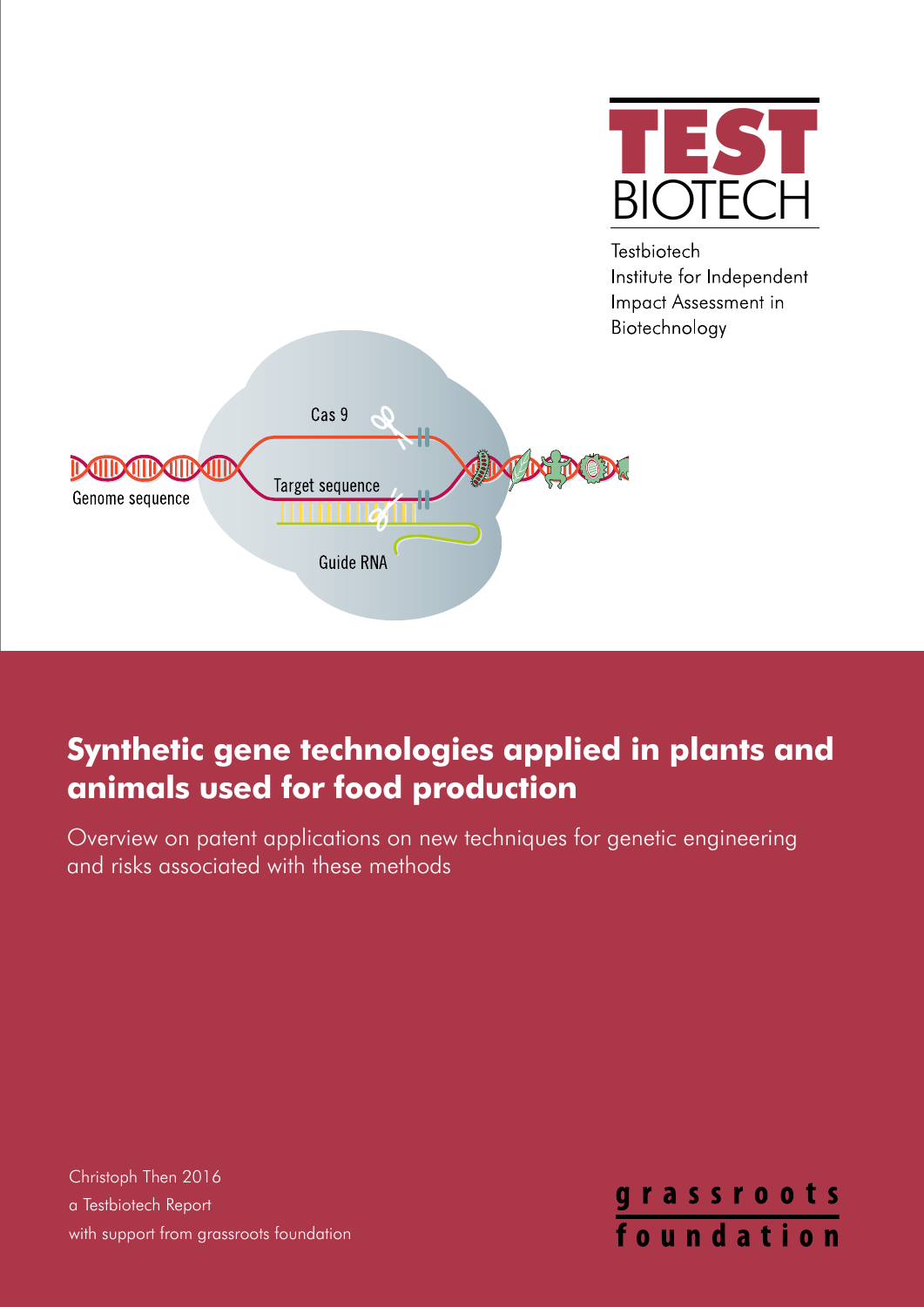#### **Synthetic gene technologies used in plants and animals for food production**

Overview of patent applications for new genetic engineering techniques and risks associated with these methods

#### **Christoph Then**

a Testbiotech Report 2016 with support from grassroots foundation

Special thanks to Ruth Tippe for helping with patent research

Layout: Claudia Radig-Willy

#### **Imprint**

Testbiotech Institute for Independent Impact Assessment in Biotechnology Frohschammerstr. 14 D-80807 Munich Tel.: +49 (0) 89 358 992 76 Fax: +49 (0) 89 359 66 22

info@testbiotech.org www.testbiotech.org

Executive Director: Dr. Christoph Then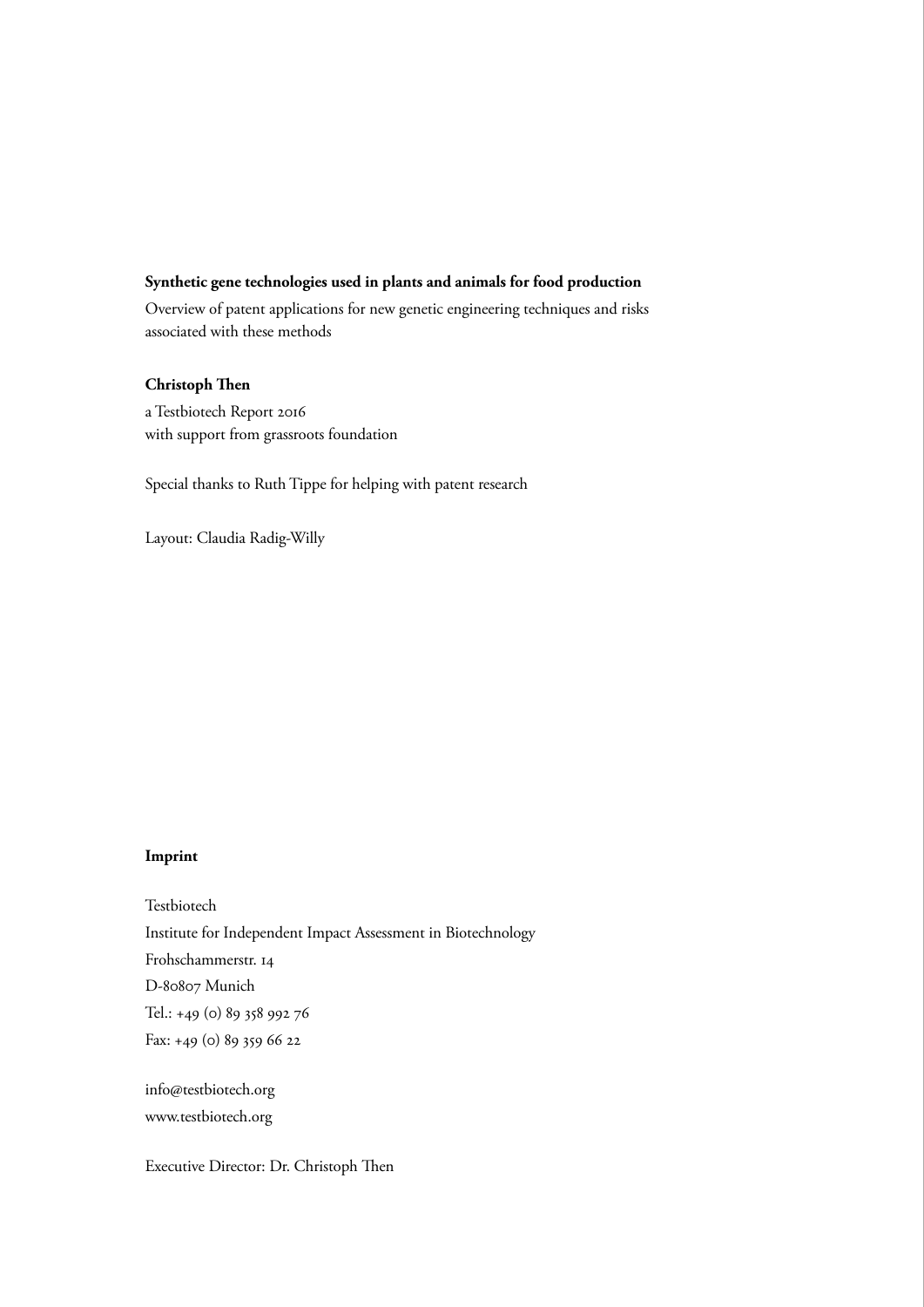# **Inhaltsverzeichnis**

| Summary                                                     |    |
|-------------------------------------------------------------|----|
| Zusammenfassung: Synthetische Gentechnik und ihr Einsatz an |    |
| Pflanzen und Tieren in der Landwirtschaft                   | 6  |
| I. Overview: Key tools used in synthetic gene technologies  |    |
| <b>I.I CRISPR-Cas</b>                                       | 8  |
| 1.2 Nucleotide synthesis                                    | IO |
| 1.3 RNAi applications                                       | 12 |
| 2. A landscape shaped by patents                            | 13 |
| 2.1 Companies active in the genetic engineering of plants   | 14 |
| 2.2 Companies active in the genetic engineering of animals  | 15 |
| 3. Risks and uncertainties associated with the new methods  |    |
| 3.1 Cibus oilseed rape                                      | 18 |
| 3.2 DuPont soybeans                                         | 18 |
| 3.3. Genetically engineered animals                         | 20 |
| 3.4. Engineering native populations                         | 2I |
| 4. Regulatory needs                                         | 22 |
| 5. Some conclusions and recommendations                     | 24 |
| References                                                  | 25 |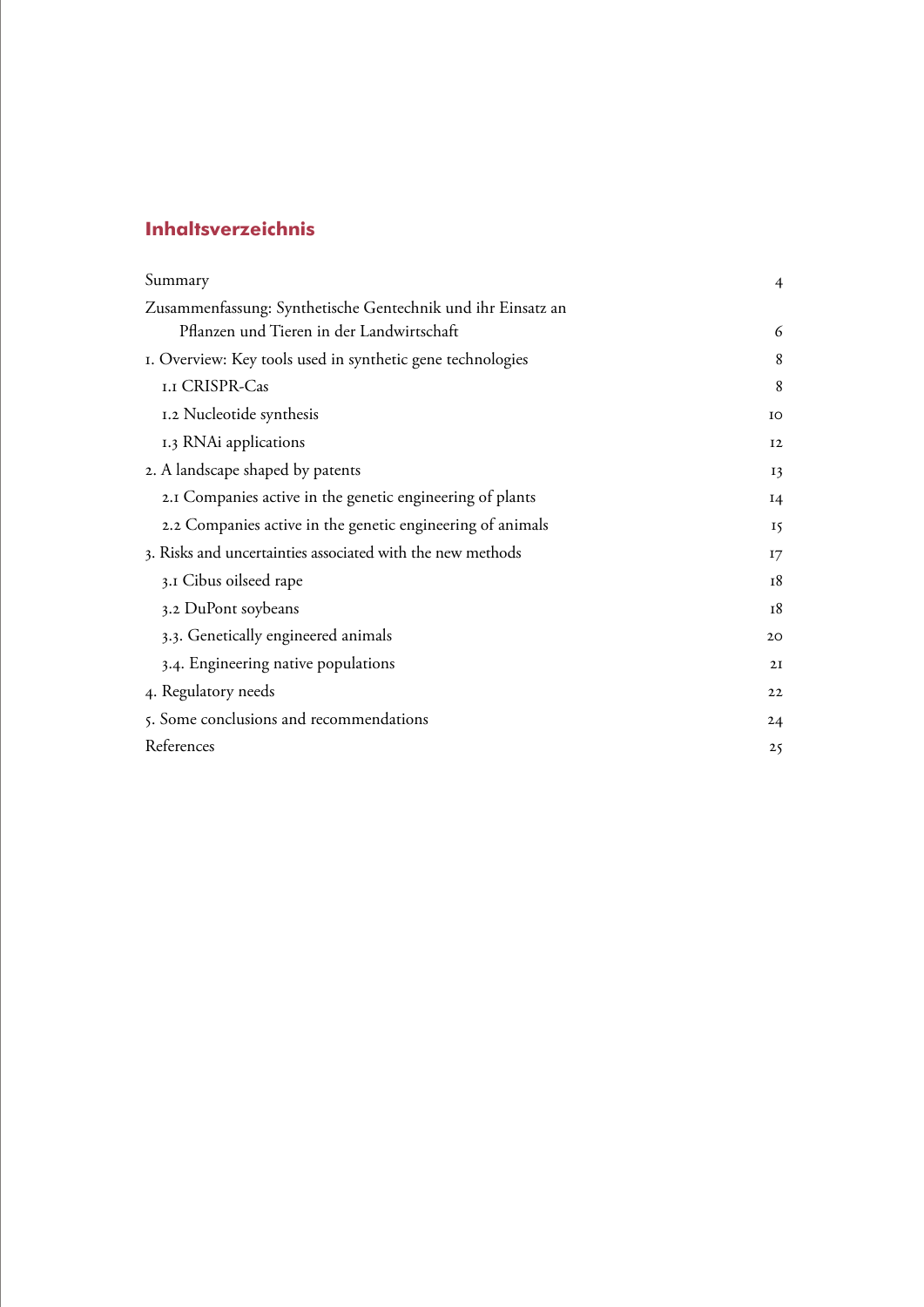<span id="page-3-0"></span>4 | **Synthetic gene technologies used in plants and animals for food production Summary** 

# **Summary**

In the past few years, new methods of genetic engineering have been developed that can also be used in plants and animals for food production. These techniques can be collectively called *gene-editing or synthetic gene technologies*.

This report provides an overview of patents already filed, and of companies active in this field. Further, it gives examples of such plants and animals and the risks associated with their release into the environment or their imminent introduction to the markets. Finally, it discusses some legal and technical aspects based on this overview.

Most of the relevant technological tools are tailored nucleases that allow DNA to be cut at a targeted location and synthetic nucleotides (DNA and RNA) that can be produced in the laboratory (with and without a natural template) and then introduced into the cells and genome of plants and animals. These technologies can be used to:

- > insert transgenes
- **>** recombine DNA without inserting DNA from other species (originating from same species or without a natural template)
- › replace native DNA by re-synthesised DNA
- > remove or silence DNA
- › change gene regulation without changing the DNA by manipulating epigenetic mechanisms.

Such technologies might not always give rise to a transgenic organism (because no DNA gets transferred across borders of species), but must, nevertheless, be regarded as methods that result in a genetically engineered organism. To summarise, all these techniques directly interfere with the plant and animal characteristics on the level of the genome by inserting material that was produced outside the cells. Thus, EU regulation (Directive 2001/18) requires these techniques to be regulated. This is made evident in detailed legal analysis.

Regardless, industry and other interested stakeholders are actively lobbying to exempt these techniques from EU regulation (Directive 2001/18) currently applied to genetically engineered organisms. They want these organisms be treated in the same way as plants and animals derived from conventional breeding. The proponents argue that:

- › current regulation could become an obstacle for the introduction of the products to the market and therefore negatively impact smaller and medium sized companies.<sup>1</sup>
- $\blacktriangleright$  the products should be regarded as safe if only minor changes are introduced into plants and animals not giving rise to transgenic plants or animals.

The result could be that products are introduced to the market without previous risk assessment or labelling.

As shown in this overview, current developments in the application of gene editing in plants and animals used for food production are largely driven by patents. Future developments will be massively influenced by the interests of the so-called seed giants, and the introduction of such plants and animals into agriculture will foster market concentration in plant and animal production.

[www.europarl.europa.eu/committees/en/agri/events.html](http://www.europarl.europa.eu/committees/en/agri/events.html)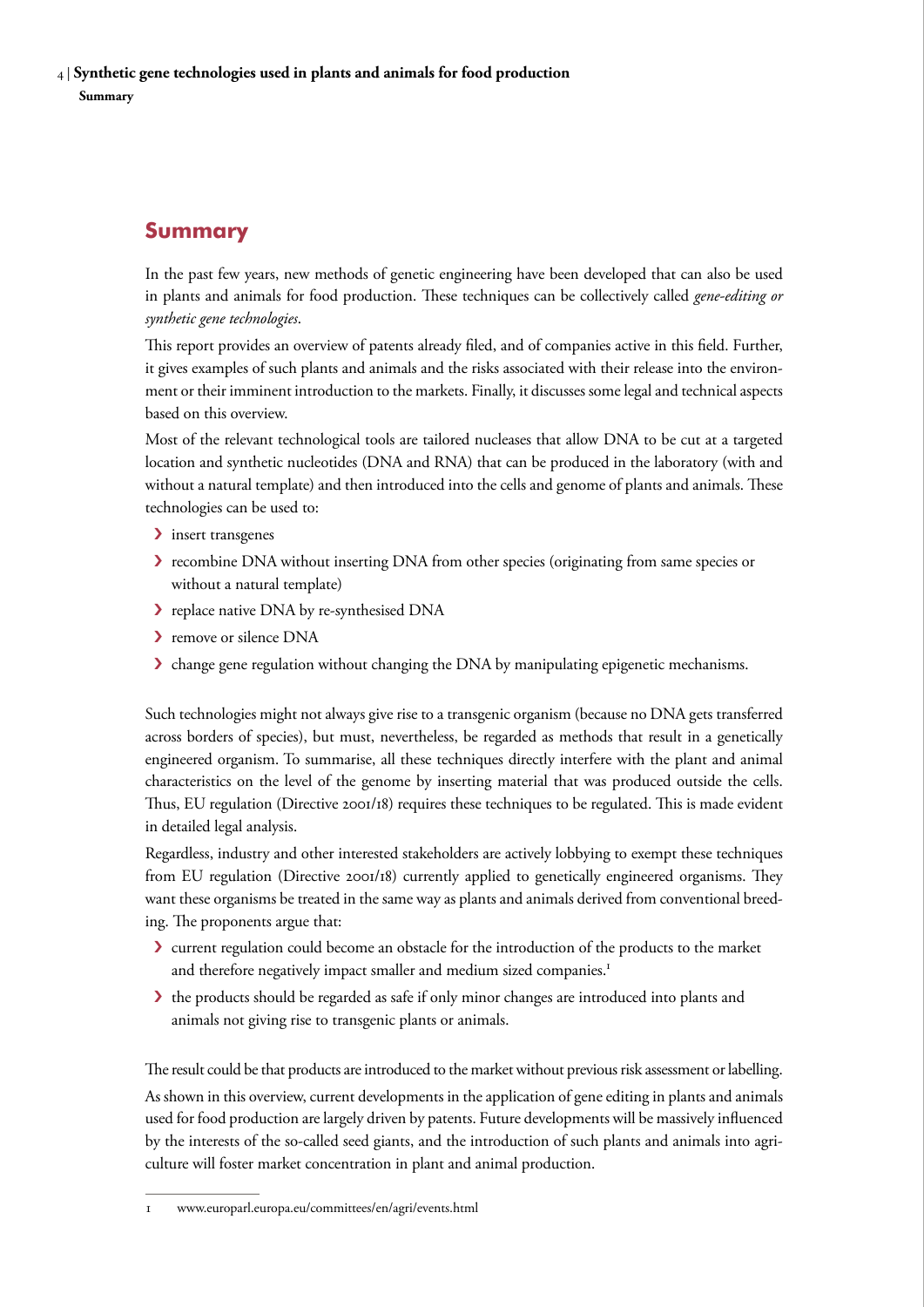There is no doubt that the bigger companies are the ones that will dominate the markets as well as the strategies for research, innovation and product development. This will in turn impact traditional breeders, farmers, food producers and also consumers. In comparison, other factors such as differences in the requirements for market authorisation and labelling cannot be assumed to have a similar major impact on the structure of the seeds market.

In regard to risk regulation, it is shown that gene-editing can lead to wide-ranging off-target effects. These unintended effects might in some cases be the cause of risks and hazards. Therefore, there has to be case-specific risk assessment. In this context, it is not decisive whether new DNA is inserted or parts of the original DNA are removed or the activity of the natural genes is changed by epigenetic effects without changing the structure of the genome.

To assess the actual risks it is necessary to know which techniques were applied for which purposes. The relevant data have to be collected systematically and assessed independently. If these techniques are exempted from regulation, the relevant data will be kept as confidential business information. In this case, neither independent scientists nor authorities will be able to access the data in a way that will enable them to obtain a sufficient overview of the specific techniques, the relevant traits and the associated risks.

Further, with regard to regulatory aspects, it also has to be taken into account that the single steps meant to induce small changes can be applied several times in same organism. This can lead to much more extensive changes in the genome. Moreover, plants and animals showing single or several genetic changes can be crossed with each other. In addition, all the different techniques could possibly be used in combination. All these plants and animals might completely escape the scrutiny of the regulatory bodies if Directive 2011/18 is not applied in a coherent manner.

Therefore, we recommend:

- › exemption from patentability of plants and animals used in agriculture and food production
- I that plants and animals derived from gene-editing be made subject to EU regulations in Directive 2001/18
- › agreement on an international framework for a general ban on genetically engineered organisms that cannot be controlled in their spatio-temporal dimension
- › strengthening the precautionary principle.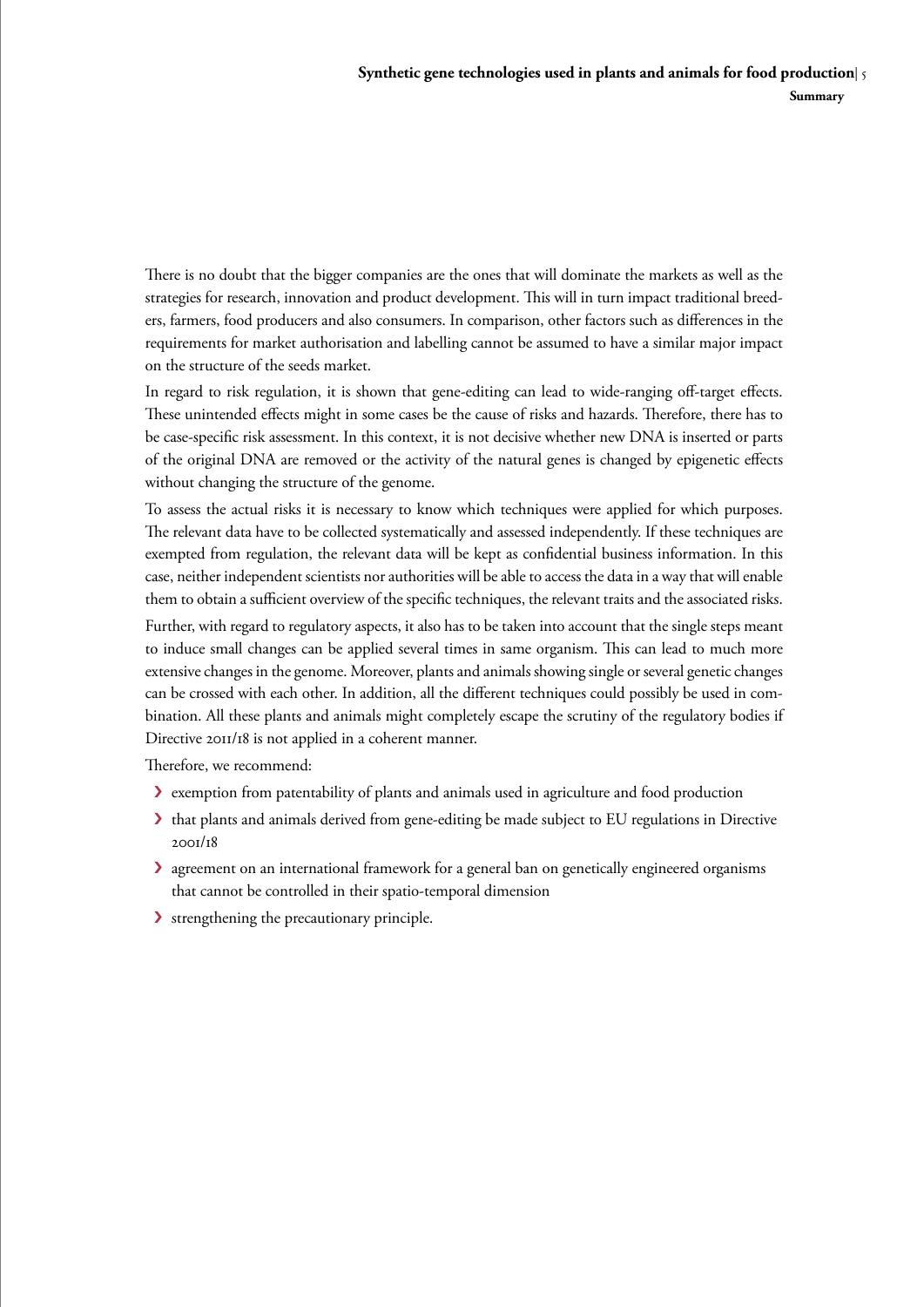# <span id="page-5-0"></span>**Zusammenfassung: Synthetische Gentechnik und ihr Einsatz an Pflanzen und Tieren in der Landwirtschaft**

In den letzten Jahren wurden neue Gentechnik-Verfahren entwickelt, die auch an Pflanzen und Tieren eingesetzt werden können, die in der Landwirtschaft eingesetzt werden. Diese Verfahren können unter dem Begriff Gene Editing oder Synthetische Gentechnik zusammengefasst werden.

Dieser Bericht gibt einen Überblick über Patente, die in diesem Bereich angemeldet werden und dahinter stehende Firmen. Zudem werden Beispiele für gentechnisch veränderte Pflanzen und Tiere und deren Risiken dargestellt, die in naher Zukunft freigesetzt und vermarktet werden sollen. Schließlich werden rechtliche Fragen und Anforderungen an die Risikobewertung diskutiert.

Eine zentrale Bedeutung haben in diesem Zusammenhang maßgeschneiderte Nukleasen (DNA-Scheren), die es erlauben sollen, die DNA an einer bestimmten Stelle zu verändern. Auch die Möglichkeit, DNA (und RNA) mit und ohne natürliche Vorlagen synthetisch herzustellen, ist für diese Anwendungen entscheidend. Diese Technologien können eingesetzt werden, um

- › Transgene in das Erbgut einzuführen,
- › Erbgut neu zu kombinieren, ohne dabei Erbgut von einer Spezies auf eine andere zu übertragen (Verwendung von DNA derselben Art oder von Erbgut, das künstlich ohne natürliche Entsprechung synthetisiert wurde),
- › natürliche DNA vollständig oder teilweise durch synthetische DNA zu ersetzen,
- › Gene zu entfernen oder stillzulegen,
- › über epigenetische Mechanismen die Genregulierung zu verändern, ohne die Struktur der DNA zu verändern.

Diese Technologien führen nicht immer dazu, dass transgene Organismen entstehen (welche das Erbgut fremder Arten in sich tragen), sie sind aber immer als gentechnische Verfahren anzusehen: Die Methoden basieren auf einem direkten Eingriff auf der Ebene des Genoms unter Verwendung von Material, das außerhalb der Zellen zubereitet wurde. Daher müssen diese Techniken in der EU auch als Gentechnik reguliert werden. Dies zeigen mehrere rechtliche Gutachten im Detail.

Trotzdem fordern Industrie und andere Protagonisten, dass die neuen Verfahren von der EU-Regulierung für gentechnisch veränderte Organismen ausgenommen werden. Sie verlangen, dass diese neuen Organismen wie Pflanzen und Tiere aus konventioneller Züchtung behandelt werden. Diese Akteure behaupten, dass

- › die bestehende Gentechnik-Regulierung zum Problem bei der Markteinführung entsprechender Produkte werden könnte, von dem vor allem kleinere und mittlere Unternehmen betroffen wären<sup>2</sup>,
- › die Organismen als sicher angesehen werden sollten, weil nur kleinere Veränderungen im Erbgut vorgenommen würden und keine Gene jenseits der Artgrenzen übertragen würden.

Im Ergebnis würden entsprechende Pflanzen und Tiere ohne Risikobewertung und Kennzeichnung auf den Markt gebracht.

<sup>2</sup> [www.europarl.europa.eu/committees/en/agri/events.html](http://www.europarl.europa.eu/committees/en/agri/events.html)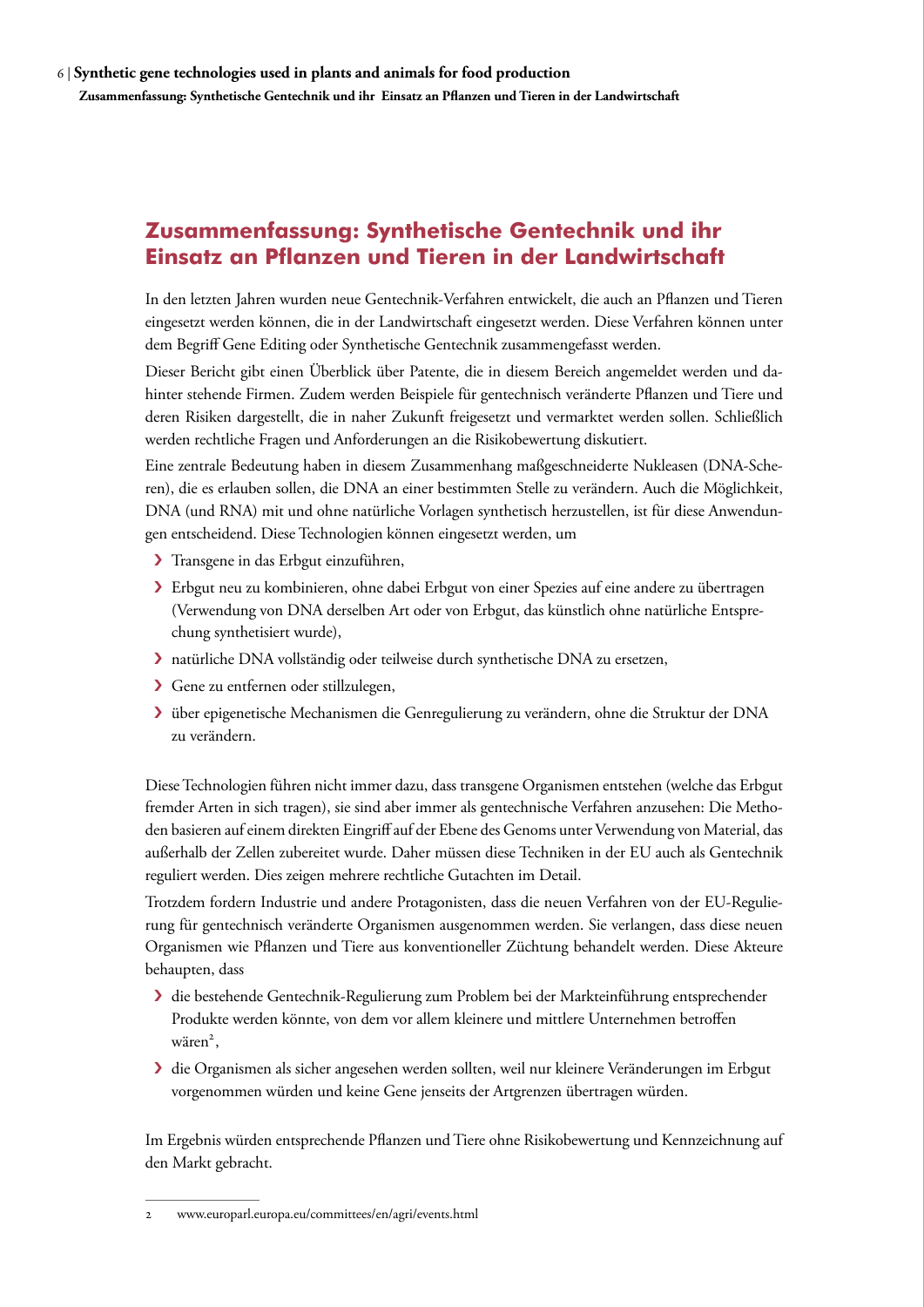Diesen Behauptungen der Industrie muss widersprochen werden: Wie dieser Bericht zeigt, wird die Entwicklung derzeit maßgeblich von Patentanmeldungen beeinflusst. Die Konzerne, die schon jetzt als "Seed Giants" gelten, werden auch die weitere Entwicklung ganz wesentlich beeinflussen. Durch die Einführung von entsprechenden Pflanzen und Tieren würde die Marktkonzentration im Bereich der Pflanzen – und Tierzucht noch erheblich verschärft.

Es kann daher keinen Zweifel daran geben, dass die großen Konzerne die Märkte, Forschungsstrategien und die Produktentwicklung bei den neuen Gentechnik-Verfahren dominieren werden. Diese Entwicklung wird traditionelle Züchter, Landwirte, Lebensmittelhersteller und auch die Verbraucher betreffen. Im Vergleich dazu haben Anforderungen an die Marktzulassung und Kennzeichnung weit weniger Einfluss auf die Struktur der Saatgutmärkte.

In Bezug auf die Risikobewertung wurde bereits mehrfach gezeigt, dass auch die angeblich gezielteren Methoden des Gene Editing zu einer großen Anzahl von Nebenwirkungen führen. Diese können mit erheblichen Risiken für Mensch und Umwelt einhergehen. Deswegen müssen die jeweiligen Organismen in jedem Fall auf Risiken geprüft werden. Der Bericht zeigt, dass es dabei nicht entscheidend ist, ob neue Gene eingeführt oder herausgeschnitten, oder die Aktivität von Genen über die Mechanismen der Epigenetik verändert werden.

Um diese Risiken zu bewerten, muss bekannt sein, welche Techniken mit welchen Absichten eingesetzt wurden. Die entsprechenden Daten müssen systematisch gesammelt und unabhängig bewertet werden. Wenn diese Techniken von der Regulierung ausgenommen werden, können relevante Informationen beispielsweise als Geschäftsgeheimnis behandelt werden. In diesem Fall würden weder die Behörden noch unabhängige Wissenschaftler Zugang zu den nötigen Daten bekommen. Es wäre so unmöglich, einen ausreichenden Überblick über die spezifischen Technologien, die relevanten Anwendungen und die damit verbundenen Risiken zu bekommen.

Zudem muss berücksichtigt werden, dass einzelne Schritte, durch die möglicherweise nur kleine Veränderungen im Erbgut ausgelöst werden, mehrere Male nacheinander am selben Organismus durchgeführt werden können. Dabei können multiple und weitreichende Veränderungen am Erbgut herbeigeführt werden. Ähnlich ist das Ergebnis, wenn man Pflanzen und Tiere mit einzelnen Veränderungen miteinander kreuzt. Manche Firmen kombinieren auch verschiedene Verfahren. All diese Pflanzen und Tiere könnten aus dem Rahmen der Risikobewertung vollständig herausfallen, wenn die Richtlinie 2001/18 nicht systematisch angewendet wird.

Daher empfehlen wir,

- › Pflanzen und Tiere, die in der Landwirtschaft eingesetzt werden, vollständig von der Patentierung auszunehmen,
- › Pflanzen und Tiere, die mit den neuen Gentechnik-Verfahren hergestellt werden, vollständig der EU Regulierung 2001/18 zu unterwerfen,
- › sich international darauf zu verständigen, dass die Freisetzung von gentechnisch veränderten Organismen, deren Ausbreitung nicht kontrolliert werden kann, verboten wird und
- › das Vorsorgeprinzip zu stärken.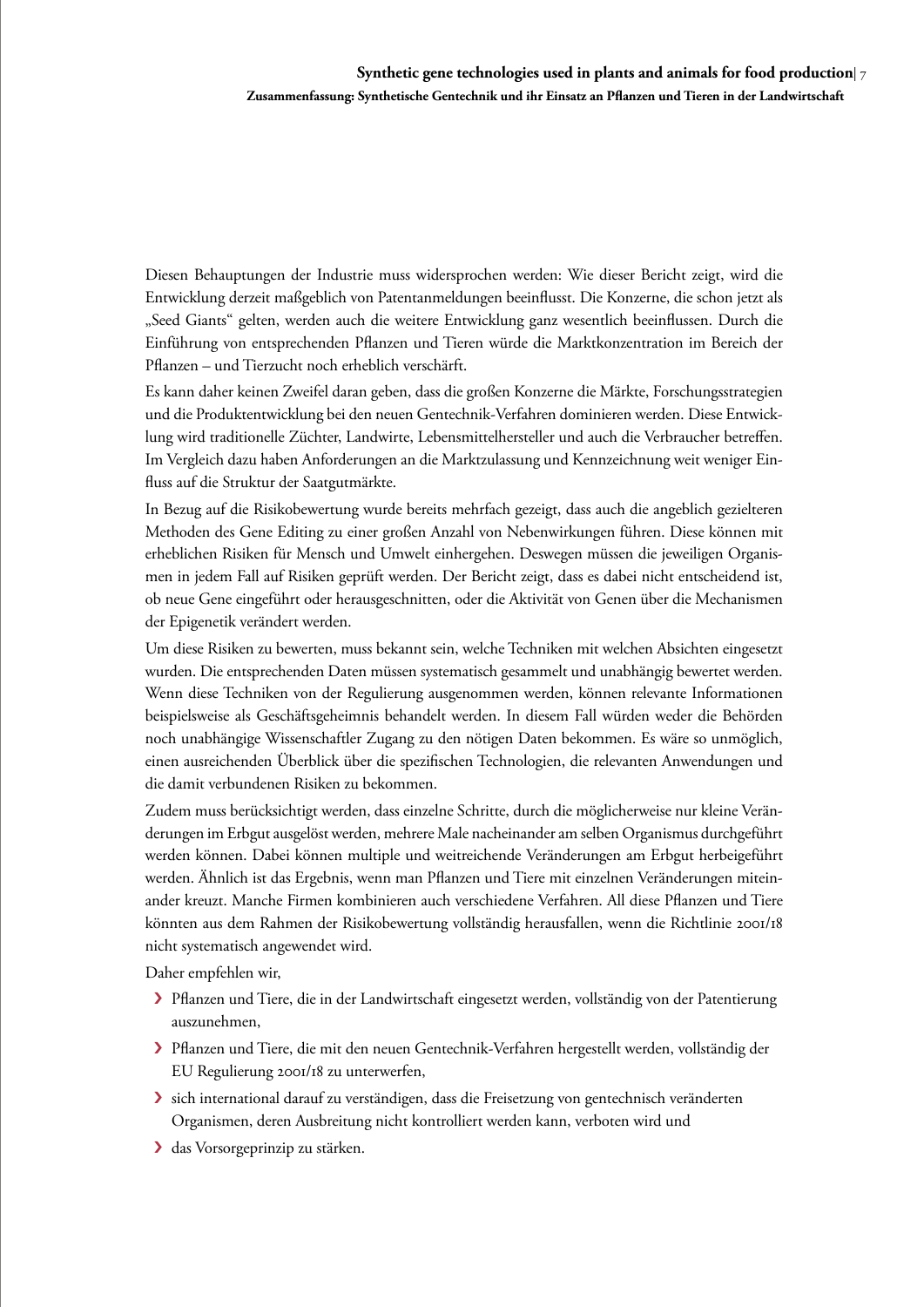# <span id="page-7-0"></span>**1. Overview: Key tools used in synthetic gene technologies**

In the past few years, new methods of genetic engineering have been developed that can also be used to produce plants and animals for food production. These techniques can be collectively called *gene-editing or synthetic gene technologies.*

With the emergence of techniques using synthetic nucleotides (DNA and RNSa), nucleases (DNA scissors) and epigenetic modification, many experts are proclaiming a new era of super genetics. In particular, so-called DNA scissors (nucleases) offer new possibilities of making changes in the genome. Preliminary studies detailing the application of these techniques in plants (such as Arabidopsis, sorghum, rice and wheat), fish, flies, worms, rats, rabbits, frogs, non-human primates and human cells (see Sander & Joung, 2014), and also animals used in food production such as cattle (Tan et al., 2013), sheep (Han et al., 2014) and pigs (Hai et al., 2014) suggest that technologies such as CRISPR and TALEN (for more details see below) are universally applicable across the biological kingdoms. They enable targeted DNA manipulation, even at multiple sites simultaneously (Bortesi & Fischer, 2014, Segal & Meckel, 2013, Baker 2014).

The application of nucleases are synergistic to methods of DNA synthesis that have been developed in recent years: It is no longer necessary to isolate DNA from an organism in order to transfer genes. Knowledge of the specific DNA (or RNA) structure is sufficient to synthesise the nucleotides as needed in the laboratory. Synthesis of nucleotides is not confined to native templates, but can also provide artificial sequences. The new technologies such as DNA scissors can insert synthetic DNA anywhere in the genome and even enable radical changes. The nucleotides can also be used in a transient way, by introducing them into the cells but not into the genome.

Some of the organisms derived from these techniques will have new genetic conditions or biological characteristics that do not exist in natural biodiversity. Other organisms may appear unchanged in their genetic condition even though their genome has been partially or completely replaced by synthetic DNA. For example, in 2010, a microorganism was presented whose DNA was completely re-synthesised in the laboratory (Gibson et al., 2010). In 2014, a publication showed that a whole chromosome in yeast had been replaced by synthetic DNA (Annaluru, et al., 2014).

## **1.1 CRISPR-Cas**

Nucleases are proteins (enzymes) which can be used to splice DNA, hence the use of the term "DNA scissors" or "gene scissors". Some of these tools such as zinc finger nucleases were developed some time ago, but did not play a major role in the genetic engineering of plants and animals used for food production.

In recent years, several new nucleases have been developed that in principle allow for targeted DNA introduction or modification at any chosen site in the genome. The current star of the nuclease family is known as CRISPR-Cas. CRISPR (Clustered Regularly Interspaced Short Palindromic Repeats) and consists of a guide-RNA region, which can match with a targeted DNA sequence. RNA is capable of mirroring and 'recognising' DNA structure, so that the CRISPR-Cas system can be directed to specific sequences in the genome. The Cas enzyme, which is coupled with an RNA to guide it, functions as the 'DNA scissors' and can 'cut' a single DNA strand or both simultaneously. Mutations often occur when the cell's own mechanisms seek to repair the breaks, causing, for example, genes to be silenced. CRISPR-Cas also allows synthesised DNA to be introduced to the site or to cut off larger or smaller parts of DNA. The Cas enzyme can also be used to silence genes without cutting the DNA.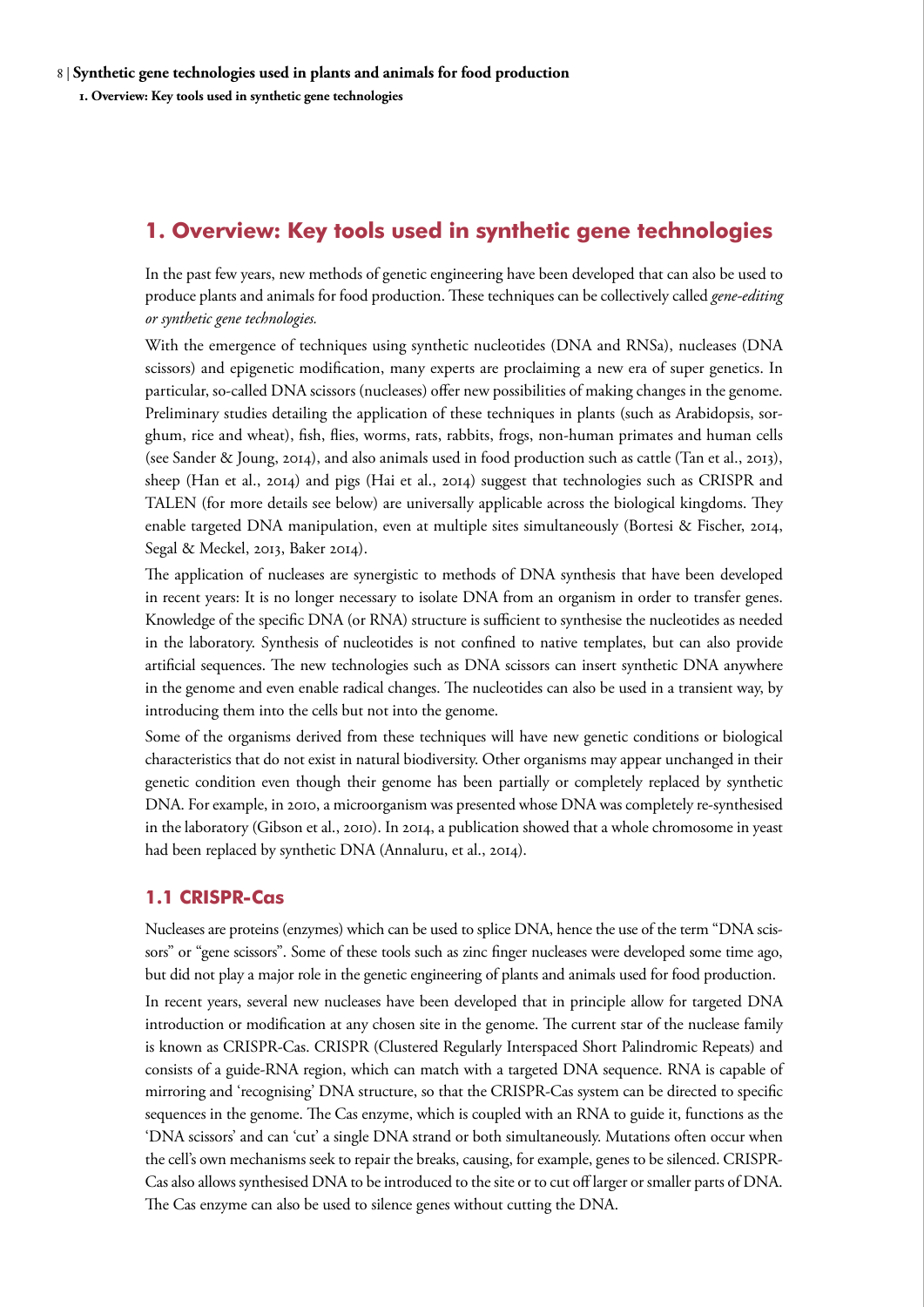The system is described as being surprisingly simple and efficient to operate. Since the possibilities of the CRISPR-Cas system were first discovered some two or three years ago, the number of publications has grown rapidly and there are already commercial applications for its use in laboratory animals.

The nuclease can be applied as a complex being transiently introduced in the cells to change its genome or gene regulation. It is also possible to insert the DNA which then produces the nuclease into the genome permanently so it will continue to be active in the follow generations.



**Fig 1: CRISPR-Cas: The nuclease CRISPR (Clustered Regularly Interspaced Short Palindromic Repeats) can be tailored to bind to specific DNA sequence that is identified via a guide RNA. It is combined with a protein (enzyme) that can cut the DNA to silence genes or to introduce additional synthetic DNA.** 

The CRISPR-Cas system can be used for multiple genomic manipulation in one step: The cutting enzyme Cas, after being introduced into the cells, can be combined with a set of guide various RNAs, targeting different sites in the genome.

The nuclease CRISPR-Cas can also be used to establish so-called gene drives. Organisms engineered with gene drives can render organisms that are homozygous in regard to the newly inserted DNA in each generation. This allows the rapid spread of the artificial DNA in the targeted populations (Esvelt et al., 2014).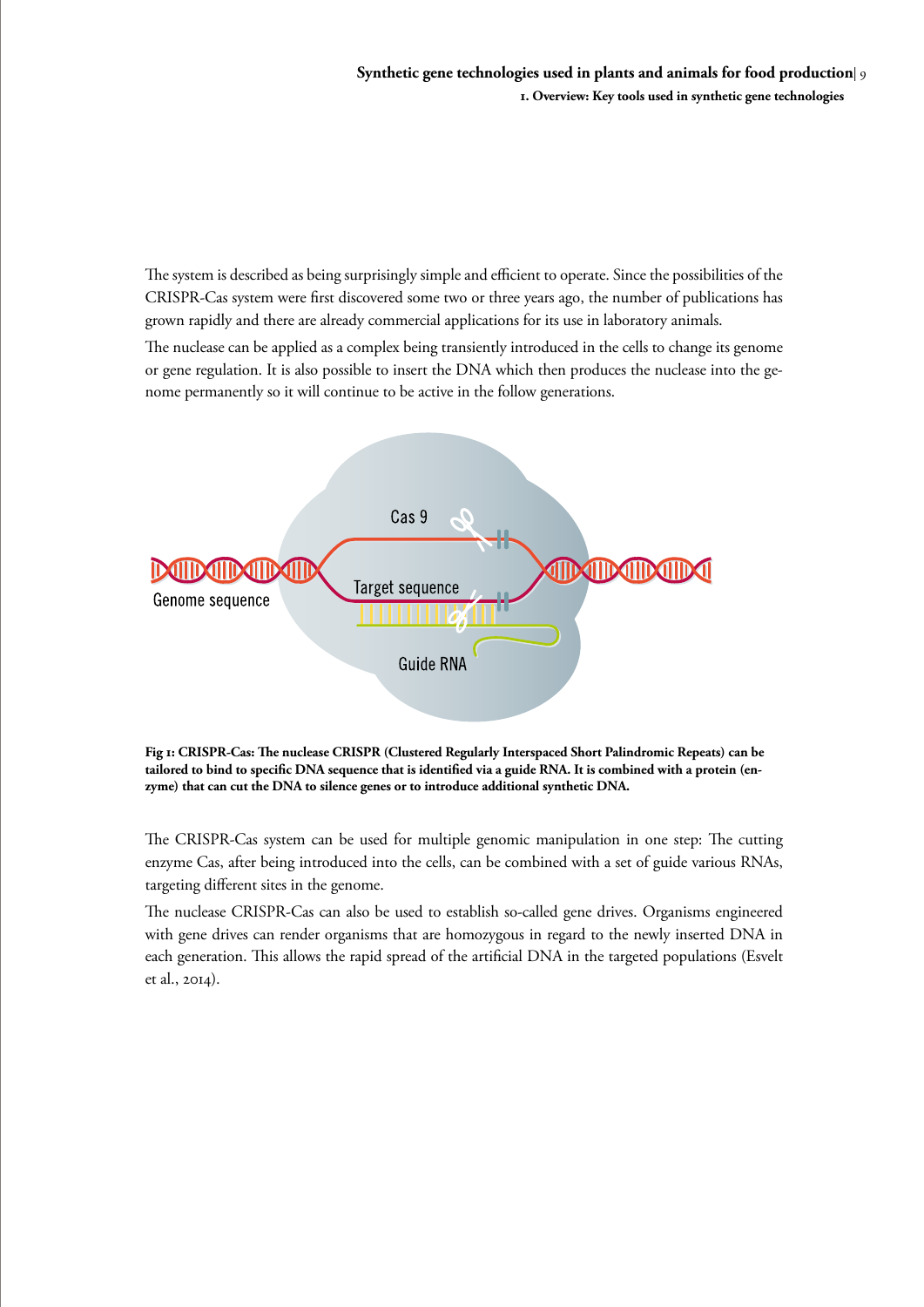#### <span id="page-9-0"></span>10 | **Synthetic gene technologies used in plants and animals for food production**

**1. Overview: Key tools used in synthetic gene technologies** 



**Fig. 2: Gene drive can be based on synthetic gene technology and use of CRISPR enabling a change in the structure of DNA on one chromosome to copy itself to its partner chromosome in every generation. As a result, the newly introduced DNA will speed through a population exponentially faster than normal. Source: Gantz & Bier, 2015, adopted by Testbiotech**

Other gene scissors systems such as TALEN (Transcription Activator-Like Effector Nucleases) and mega-nucleases function along similar lines but have proved more difficult to operate. Despite the fact that multiple uses for DNA scissors have been identified, there is as yet no full understanding of how they actually function in detail.

## **1.2 Nucleotide synthesis**

Nucleotides are DNAs and RNAs which are the most relevant in the cells to inherit genetic information and control gene activity by epigenetic mechanisms. The nucleotides can be synthesised in the laboratory to long or short, single or double strands, giving rise to biologically active compounds with or without a natural template.**<sup>3</sup>**



**Fig. 3: DNA-sequencing and DNA synthesis go hand in hand. Source: US Presidential Commission for the study of bioethical issues,3**

<sup>3</sup> [www.bioethics.gov/documents/synthetic-biology/PCSBI-Synthetic-Biology-Report-12.16.10.pdf,](http://www.bioethics.gov/documents/synthetic-biology/PCSBI-Synthetic-Biology-Report-12.16.10.pdf) revised in "Handbuch Agro-Gentechnik", C. Then, Oekom Verlag 2015.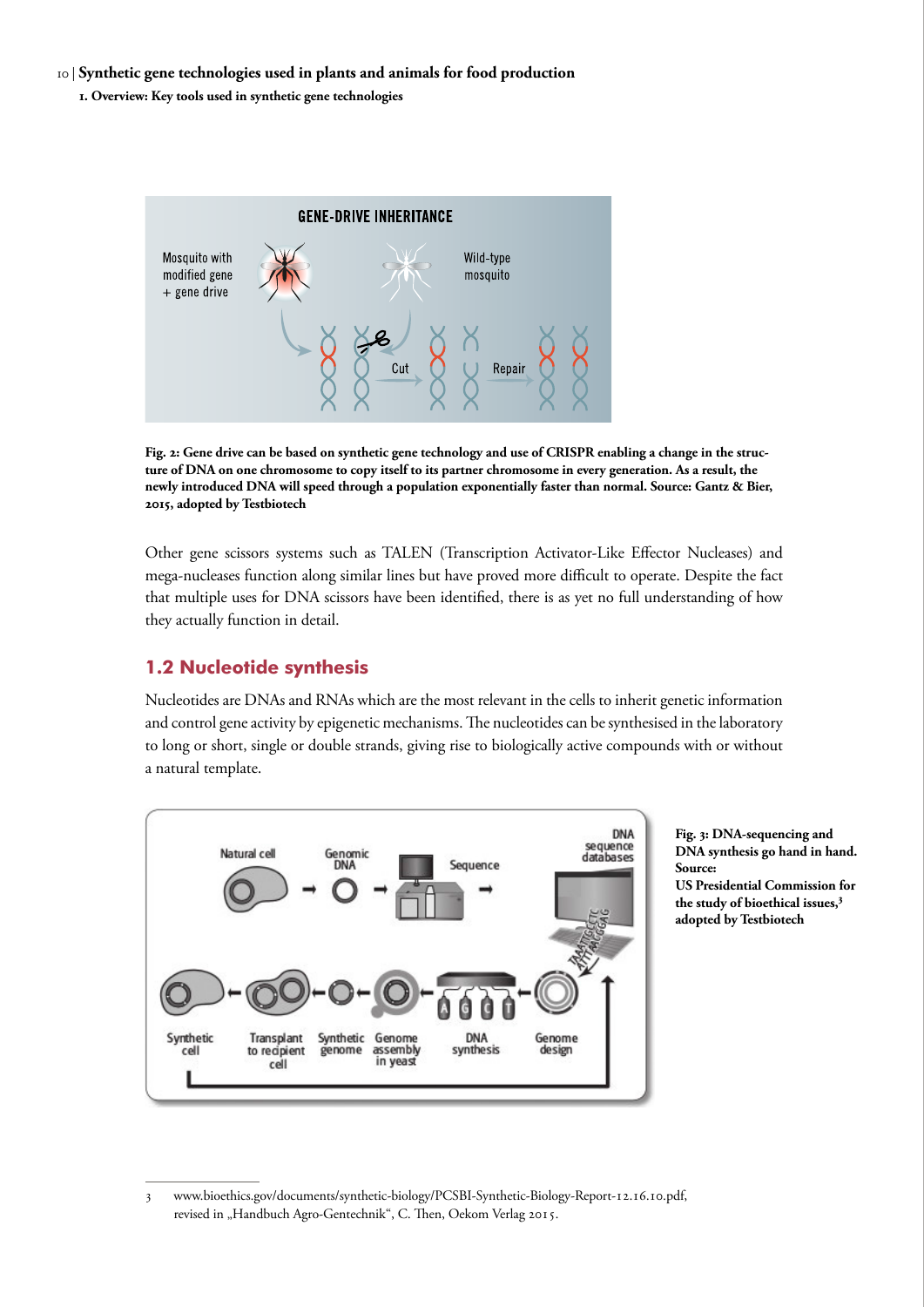One example for current applications are so-called oligonucleotides, short sequences of DNA that can be introduced into the cells to change the structure of the genome. The short, synthetic DNA components (oligonucleotides) are introduced into cells to prompt the cell to adjust its own DNA to the foreign synthetic nucleotide, thus resulting in changes to the DNA at desired locations in the plant's genome. For example, oligonucleotides are used to make plants resistant to herbicides. The technique can also be used to inactivate an enzyme by disrupting a coding region or to knockout other gene functions.



**Figure 4. Model of the mode of action of oligonucleotides: 1. The oligonucleotide is inserted into cells 2. The oligonucleotide is fixed at the position with high similarity in the genome. 3. The difference between the plant´s genome and the oligonucleotide induces enzyme repair mechanisms in the cells, one strand of DNA is changed at the relevant position. 4. The oligonucleotide is removed from the plant´s DNA (mechanisms not known). 5. The difference between the two strands of DNA are repaired by the plant's own repair mechanism. 6. The specific alteration within the genome is achieved. Source: http://www.keine-gentechnik.de/dossiers/neue\_technologien.html**

The technique for introducing short oligonucleotides can also be used to change longer parts of the genome, such as in the case of Multiplex Automated Genome Engineering (MAGE). In this case, multiple changes of the cell's genome are effected either sequentially or simultaneously (Carr et al., 2012). According to a well-known proponent of synthetic biology, George Church, these or similar techniques could even be used stepwise to rewrite the genome of one life form to match that of another (Church & Regis, 2012).

Despite its application in plants and animals, the exact mechanisms for the genome modifications triggered by oligonucleotides are not understood in detail (see for example Lusser et al., 2011).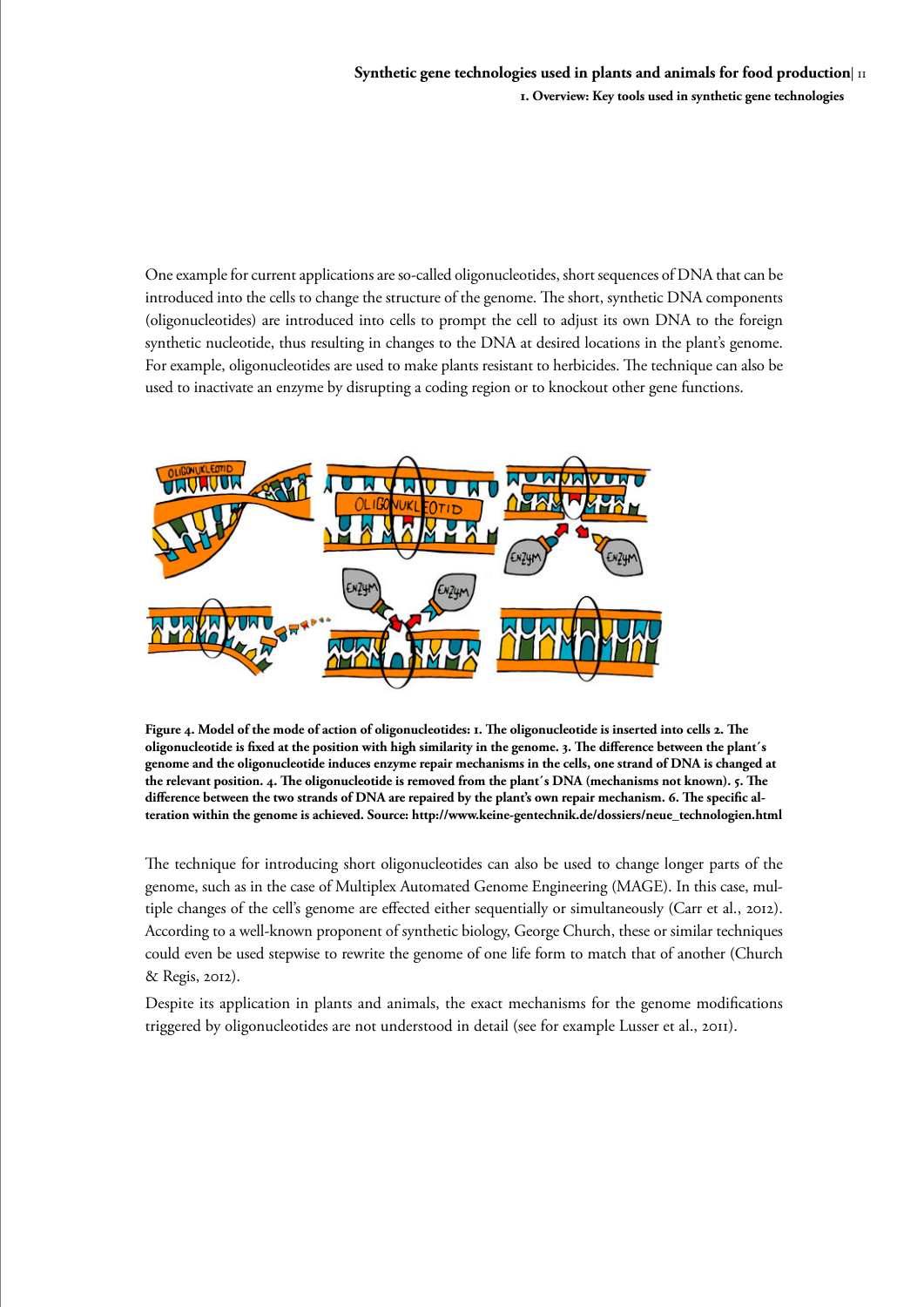#### <span id="page-11-0"></span>**1.3 RNAi applications**

RNAi-techniques, which are used to manipulate gene regulation, are not new as such, but new applications are being developed. The first genetically modified plants approved in the USA in 1994 – the so-called Flavr-Savr tomatoes - were products of RNAi and were genetically modified to block the plant enzyme involved in the degradation of cell walls so that the tomato retains its 'form' for longer. The gene for the enzyme was inserted into the genome in its reoriented form ('antisense') so that it had to be read backwards. The RNA produced by this DNA caused the native gene function to be silenced. Other genetically engineered organisms currently approved on the market include soybeans produced by Pioneer with altered oil quality (Soybean 305423)<sup>4</sup>.



**Figure 5: RNA-interference (RNAi) causes destruction of messenger RNA needed for the production of proteins: a) technically introduced RNA**

**b) the messenger RNA produced by the cells is bound by the additionally introduced RNA**

**c) the double stranded RNA is degraded by the cells; as a result the respective protein is not produced.** 

As has become evident within recent years, RNA interference (RNAi) mechanisms are highly complex instruments of gene regulation that are present in vertebrates, insects, plants and other life forms. Possible applications of RNAi have increased steadily in recent years and synergies. For example, Monsanto wants to introduce genetically engineered maize that produces RNAi as a kind of insecticide: When pest insects feed on the plant, they ingest the additional RNA which then switches off genes that are vital to their survival – a mechanism that is not always successful as tests show performed by Monsanto (Chu et al., 2014).

In this report we will focus on those RNAi applications that are meant to change gene activity in the plants besides those applications with insecticidal impact. Some of these applications require integration of additional DNA in the genome. Some applications are transient, for example, when RNA mixtures are applied to the plants and taken up in the cells where they interfere with the target genes in the crops.

4 www.testbiotech.org/node/1013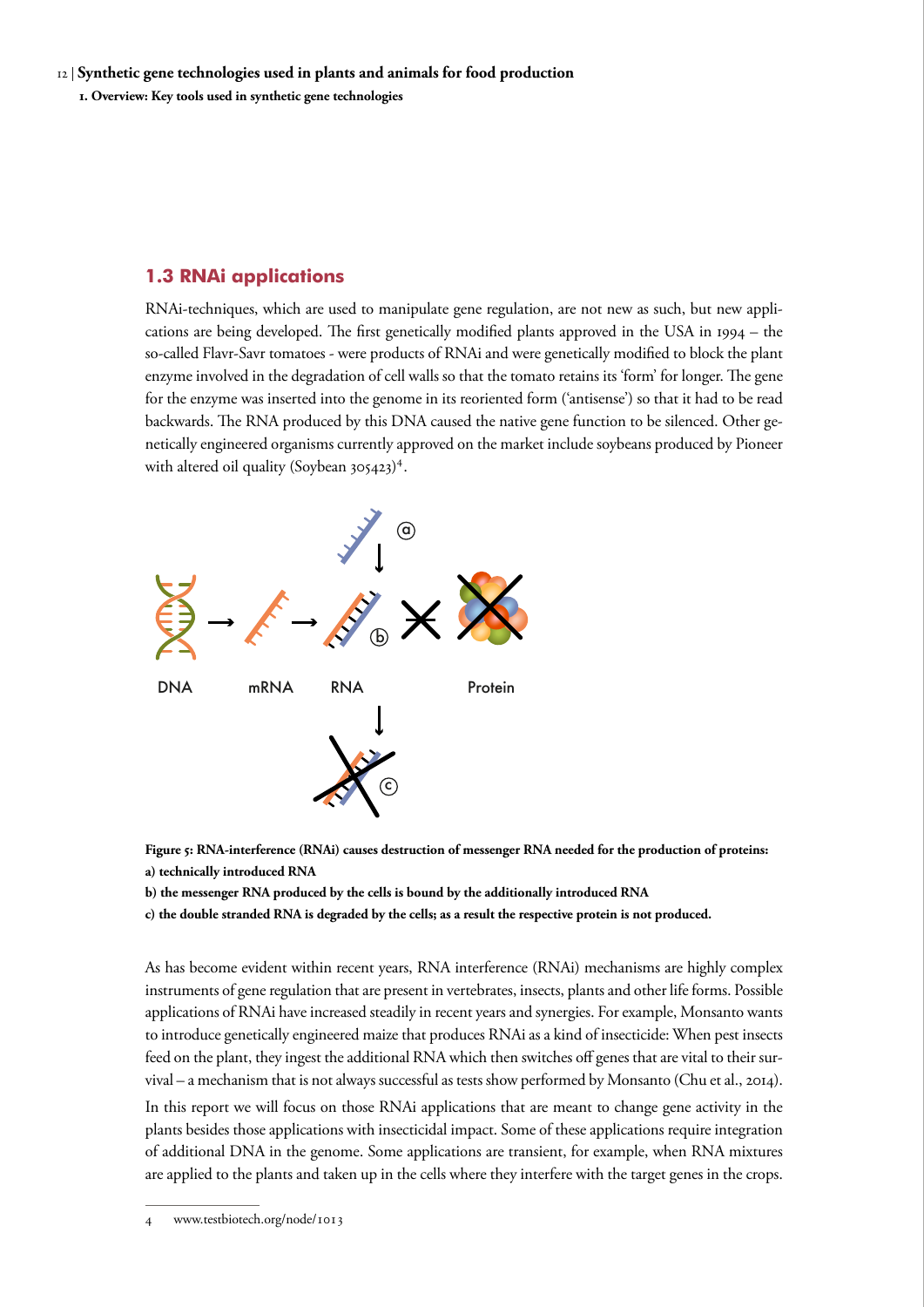# <span id="page-12-0"></span>**2. A landscape shaped by patents**

The rise of transgenic plants in the 1980s was concurrent with a change in the landscape of plant breeding. Companies such as Monsanto and DuPont, not previously active in the plant breeding sector, entered the market and expanded their business models based on patents to seed production.

In 1992, for example, an OECD publication (OECD 1992) stated that, within the seeds sector, the main company focus should be on the reorganisation of the seeds market leading to a greater integration and inter-dependency with the agrochemicals sector. Genetic engineering and patents served as a major tool in this context. Any gene sequence introduced into plant material confers patent protection to seeds, plant and progenies, all along the chain of farm and food production up to food and biofuels. Contrary to the IP established under the plant variety protection system, patents can be used to block access to genetic resources needed for further breeding.

Thus, patents became an important factor driving the concentration process. At the same time, many traditional breeders and companies active in genetic engineering were bought up. Consequently, there is still ongoing market concentration, and just a few large companies with an increasingly predominant market position. It is evident that in a breeding sector driven by patents, the bigger companies can easily establish monopolies on traits, plants and breeding material, while the smaller and medium-sized companies lack competitiveness and, in many cases, are either pushed out of the market or bought up by the bigger players. Unlike the traditional breeders and smaller specialised companies, the so-called seed giants such as Monsanto have the resources not only to file single patents, but also file series of strategic applications and still survive costly legal opposition procedures. Moreover, they are also in a position to introduce the products to the market as they have access to the infrastructure needed to reach out to farmers and / or food producers.

Consequently, in most regions where genetically engineered crops are cultivated, there are only a small number of predominant companies who are visibly in control. In comparison, other factors such as differences in the requirements for market authorisation and labelling do not seem to have a major impact on the structure of this specific seed sector.

In the context of the new methods for genetic engineering, this development is likely to be continued: All nucleotides, nucleases, methods, compositions as well as plants and animals will be subjected to the patent regime. 'Patent wars' are already ongoing between those research institutions that discovered CRISPR nucleases. On the one hand, there are the scientists Doudna & Carpentier from the University of California and, on the other hand, Zhang et al at the Broad Institute / MIT (Ledford, 2016). While these institutions are mostly interested in applications of CRISPR-Cas in the medical sector, the relevant patents are also of interest for plant and animal breeding in food production (see below).

In the context of synthetic gene technologies, we have to expect a continuum of the development that started with the first introduction of genetic engineering in the breeding sector. For the foreseeable future, IP-strategies will continue to drive market concentration, the acquisition of smaller companies and the increasingly predominant position of the so-called seed giants.

In 2015, Dow AgroSciences and DuPont/ Pioneer announced a merger that will particularly impact the patent landscape around these new methods.<sup>5</sup> As shown below, these two companies already lead in the number of patent filed in this context.

<sup>5</sup> www.dow.com/news/press-releases/dupont%20and%20dow%20to%20combine%20in%20merger%20of%20equals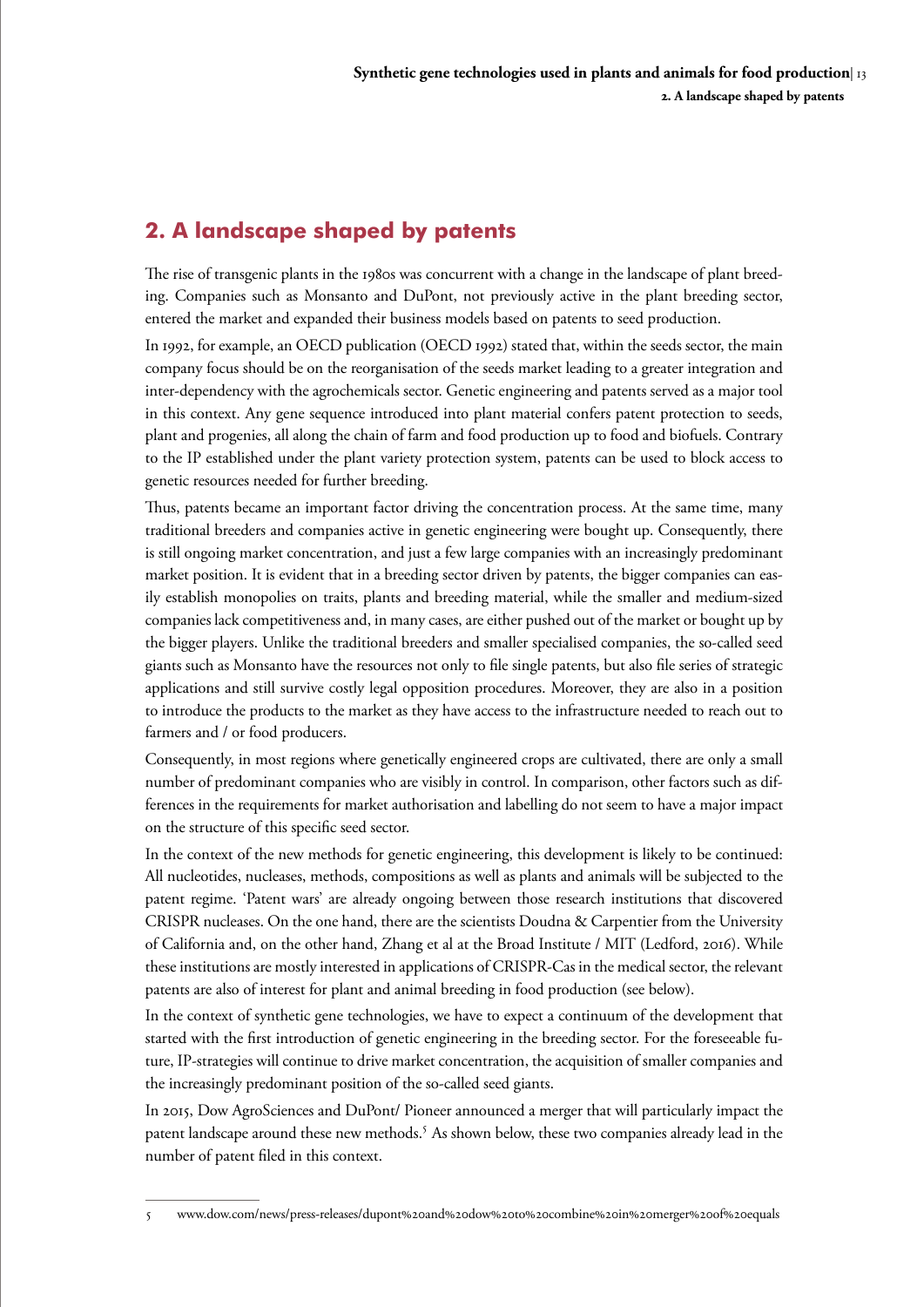#### <span id="page-13-0"></span>14 | **Synthetic gene technologies used in plants and animals for food production**

**2. A landscape shaped by patents** 

Furthermore, if the new techniques are applied to farm animals, this would affect a sector which has so far been much less affected by patents than plant breeding. Consequently, we can expect major changes in the animal breeding sector. The introduction of patented animals will especially impact traditional breeders and farmers in areas such as the production of cattle and dairy.

To be able to draw some more specific conclusions, we conducted patent research in this field, focussing on more recent applications, mostly from 2010 to 2015. Further, in order to avoid duplicates, we only selected applications that were filed as WO applications at the World Intellectual Property Organisation (WIPO), leaving aside regional applications at the European Patent Office or the US PTO.

The search criteria chosen were, for example, nucleases such as CRISPR-Cas and zinc finger, the use of synthetic oligonucleotides and RNAi -technologies. In the field of RNAi techniques, we did not take into account applications targeted at pest insects and weeds as they were regarded as too specific to be included in a more general overview. Thus, we mostly selected those RNAi applications concerning gene regulation in plants or animals.

In the area of plant breeding, we paid special attention to the bigger companies and some of their known cooperation partners. In the area of animals used for food production, we mostly focused on the US company Recombinetics, which seems to have the highest number of relevant patent applications.

Patents are only published after a period of 18 months of secrecy and this is reflected in the overview. Thus, in reality, we would expect a much higher number of patents applied for in this field than we are able to give in our overview.

## **2.1 Companies active in the genetic engineering of plants**

In particular, we looked for patent applications filed by companies leading the market in transgenic plants such as Monsanto, DuPont, Syngenta, Bayer and Dow AgroSciences. Further, we were aware of some clusters of cooperation around some of those companies, so we also included some of the companies involved to get a broader picture.

We did not try to determine the overall number of patent applications in the area we examined (nucleases, usage of oligonucleotides and RNAi), since there are many patent applications that are not specific to plant and animal breeding, but more oriented to medical research. We, therefore, left aside patents filed by Broad Institute/MIT and the University of California. The results of our research are shown in Figure 6.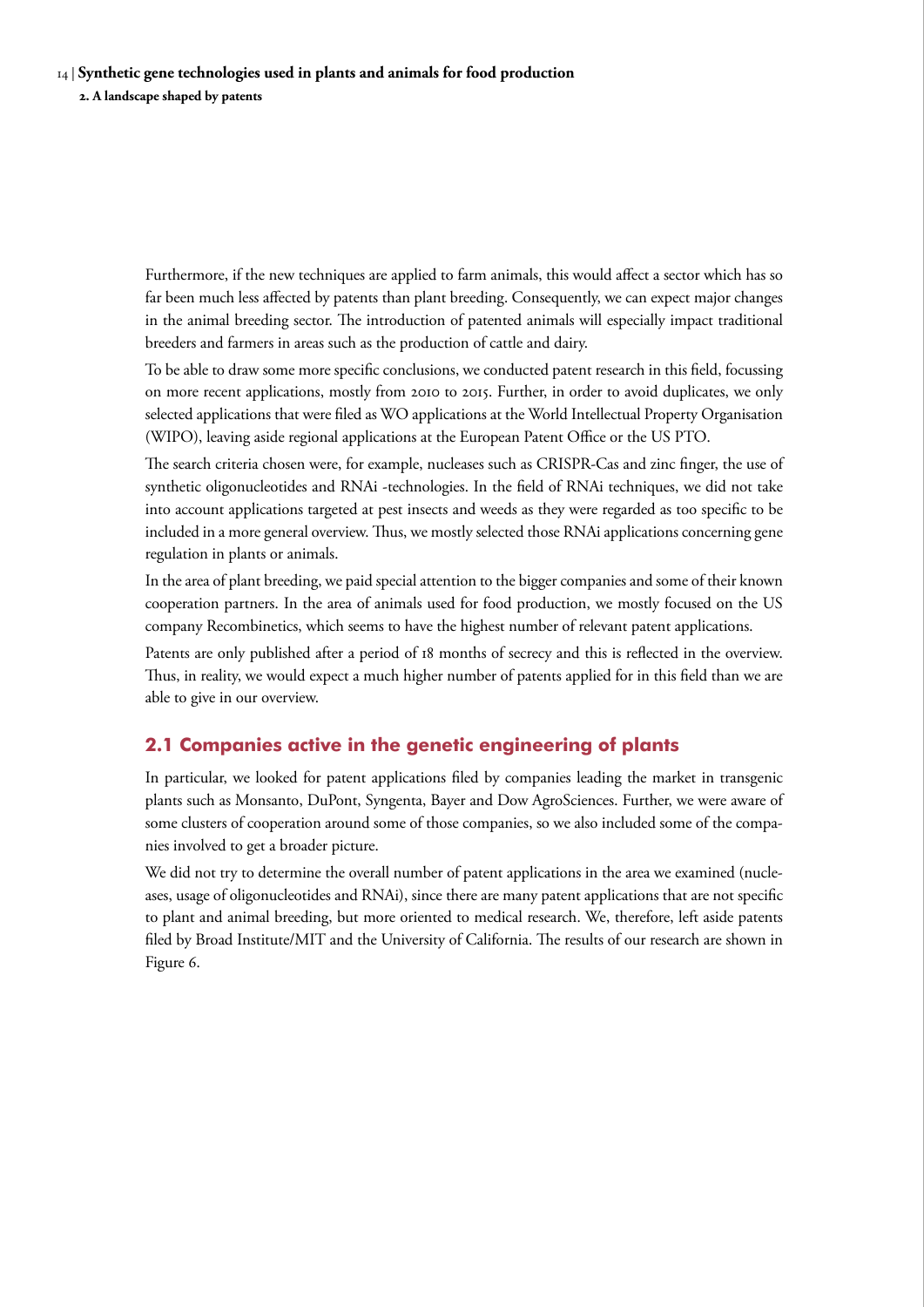<span id="page-14-0"></span>

**Figure 6: Number of WO Patent applications registered at the World Intellectual Property Organisation (WIPO) claiming new methods of genetic engineering in plants filed by big seed companies and some of their cooperation partners between 2010 and the end of 2015.**

From our results presented here we concluded that applications for nucleases are the most relevant (33) followed by RNAi applications (20) and usage of oligonucleotides (12). Further, it is evident that after merging, Dow and DuPont will have a very strong position. Their position will be boosted further by cooperation between DuPont and Caribou (Grushkin, 2016), which is a spin-off from the University of California and pioneered the development of CRISPR nucleases, having applied for patents with considerably broad scope.

There is another relevant cluster around Bayer involving Cellectis and Keygene. In comparison, Monsanto and Syngenta seem to be less active in this field at the moment. However, there might be further cooperation involving these companies which has escaped our attention.

There is one example that can help to exemplify the role of patents in this area: Dow AgroSciences is systematically filing patents on native DNA in plants which are considered suitable for gene insertion guided by nuclease. So even if Dow AgroSiences and DuPont are not the companies that developed the specific techniques, they can hamper or prevent other companies from using it.

## **2.2 Companies active in the genetic engineering of animals**

No big companies appeared to be extensively filing patents on livestock as was the case in plant breeding. However, we identified several smaller companies such as Intrexon (US), Recombinetics (US), Toolgen (Korea) and the Roslin Institute (UK). Further, several patent applications filed by institutions such as the Broad Institute/MIT and the University of California also concern the genetic engineering of animals.

We chose Recombinetics as a typical example for our overview of specific patent applications in this field. This US company is chiefly focussed on the new methods of genetic engineering and their application in large animals, many of them targeted at farm animals. Table 1 gives some examples of the respective patent applications (overall number of WO patent applications filed by Recombinetics up until the end of 2015: 13).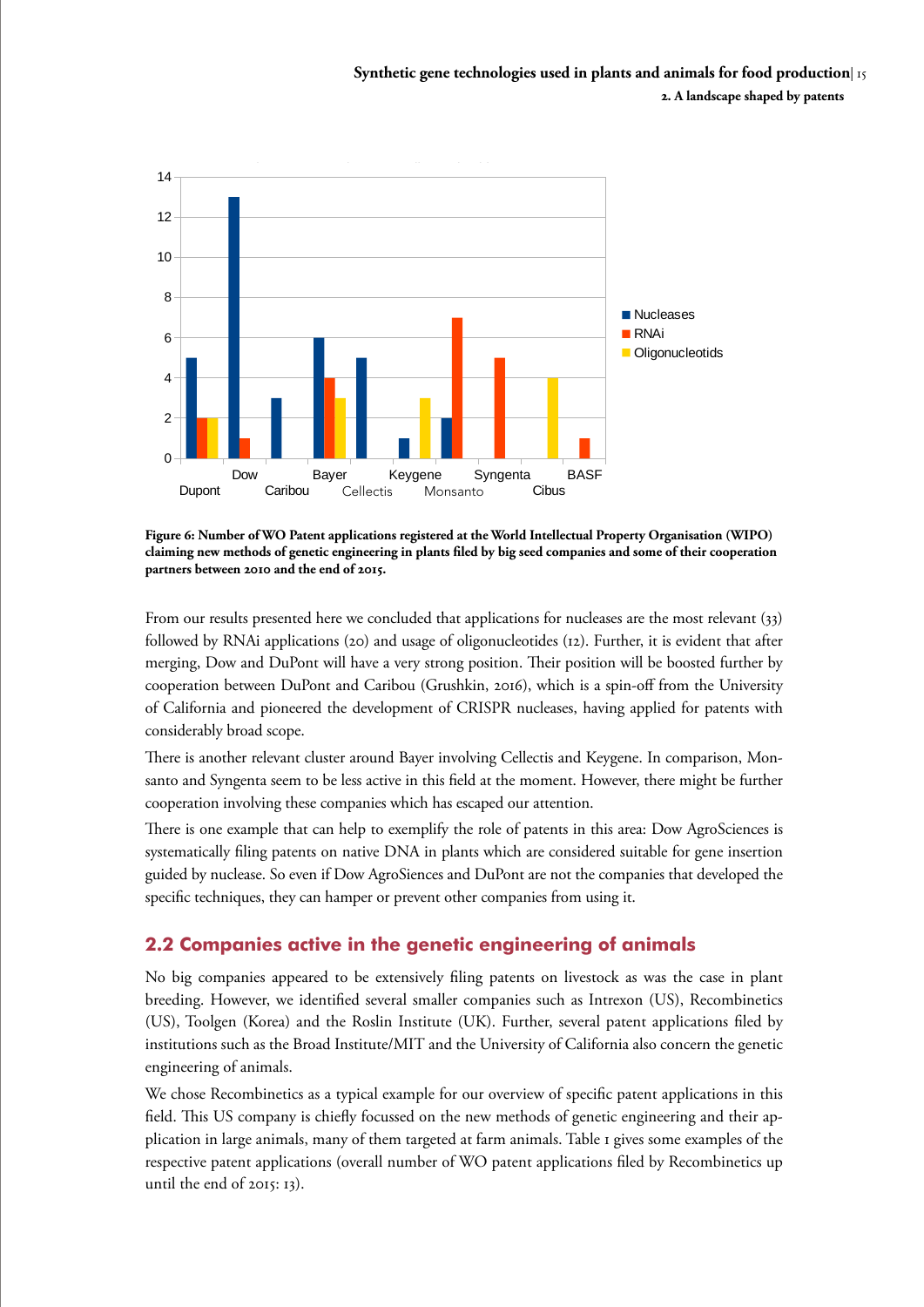#### 16 | **Synthetic gene technologies used in plants and animals for food production**

**2. A landscape shaped by patents** 

#### **Table 1: Selected patent applications filed by Recombinetics:**

| <b>Application</b>        | <b>Claims</b>                                                                                                                                             |
|---------------------------|-----------------------------------------------------------------------------------------------------------------------------------------------------------|
| WO <sub>2012116274</sub>  | Usage of nuclease TALEN to increase muscles in cows and pigs                                                                                              |
| WO <sub>2013192316</sub>  | Usage of nuclease TALEN to increase muscles in cows and pigs and produce cows<br>without horns                                                            |
| WO <sub>2014070</sub> 887 | Usage of nuclease TALEN, zinc finger or CRIPSPR to prevent animals from reaching<br>sexual maturation, these animals cannot be used for further breeding. |
| WO <sub>2014</sub> 110552 | Hornless cows by application of methods for gene editing.                                                                                                 |
| WO <sub>2014193583</sub>  | Usage of nucleases to block genes for production of sperm cells.                                                                                          |
| WO <sub>2015168125</sub>  | Usage of nucleases to create animals with multiple genetic changes.                                                                                       |

If patented animals like these are introduced into the farm animal breeding sector, there will be huge consequences: Patent law in the EU (Directive 98/44) would only allow usage of the patented animals to produce milk and meat, but not for further breeding. But already there are big companies poised to take over this business: For example, in the background of the activities of Recombinetics, there is Genus PLC  $(UK)^6$  which is known to be one of the biggest breeding companies.

As we explain below, farm animals such as pigs and cows are not the only relevant species in the area of agriculture. For example, Oxitec (now owned by Intrexon) filed patents on genetically engineered insects that are meant to destroy pest insects. These applications need specific attention when it comes to risk assessment (see below).

<sup>6</sup> www.heise.de/tr/artikel/Gentechnik-fuer-den-Kuhstall-2382354.html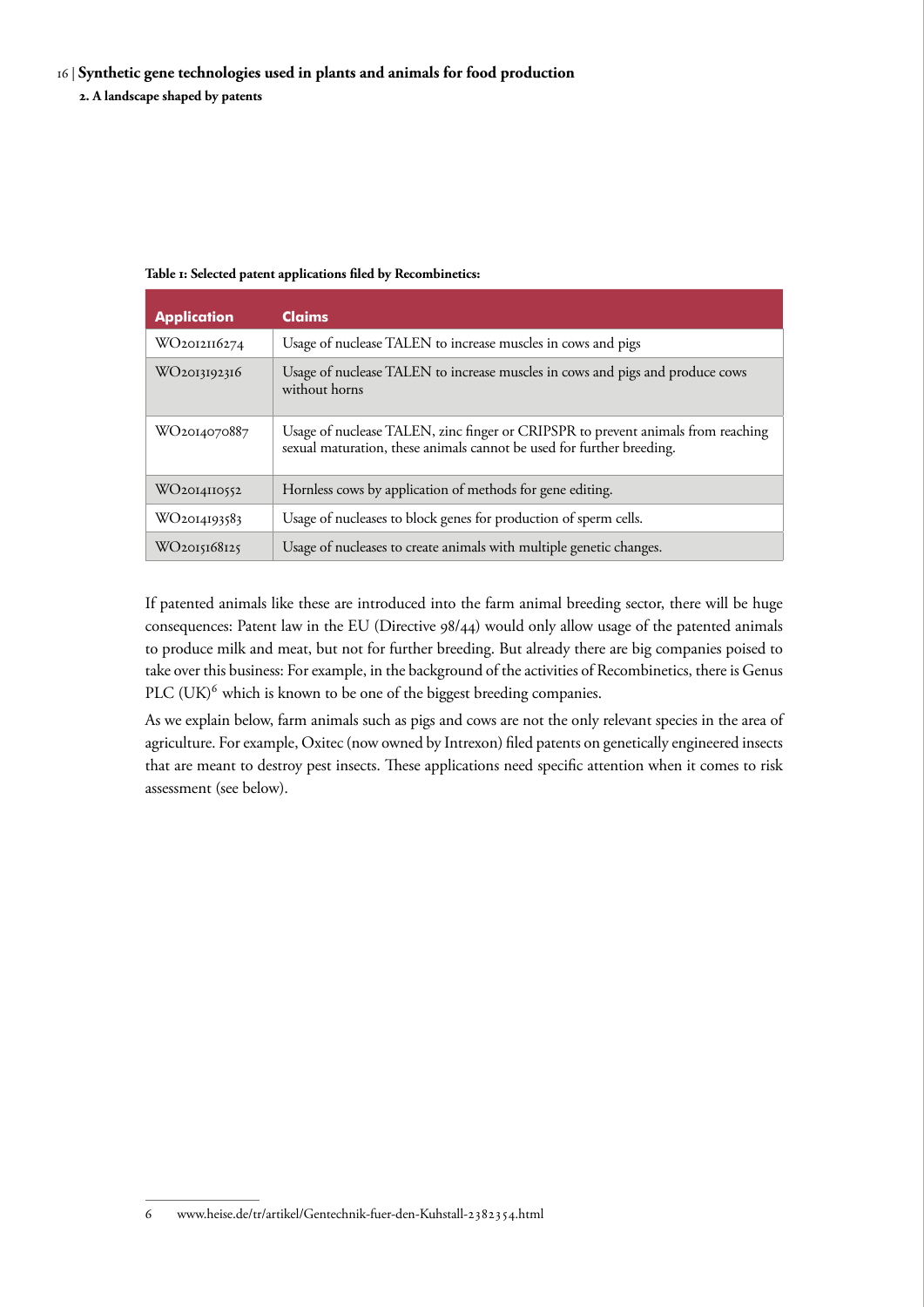# <span id="page-16-0"></span>**3. Risks and uncertainties associated with the new methods**

As mentioned above, there are several publications showing that the new techniques such as nucleases can be applied in animals and plants. However, these publications also show that there are substantial technical difficulties leading to low success rates, unintended effects and uncertainties regarding the safety of the plants and animals derived thereof.

In plants, in most cases, protoplast cells are used for the process of genetic engineering. These cells are then selected for insertion of the additional DNA and further developed to what is called a callus, which can then be developed into a plant. If CRISPR nucleases are used, in many cases the DNA for establishing the nuclease is first inserted into the genome by using old fashioned methods such as particle bombardment and random insertion into the genome. It is only the next step, the insertion of new DNA which is more targeted. Each step of the technical process can cause unintended alterations in the genome of the plants or its gene regulation.

In plants, the success rate largely depends on the species. There are several biological reasons for this: For example, the species of Arabidopsis only has a relatively minor genome, while that of maize is much more complex.

In farm animals, in most cases cultures of somatic cells are used for the process of genetic engineering. To develop an embryo, the nucleus of the manipulated cell has to be transferred to an oocyte, a process known as somatic cell nuclear transfer (SCNT) which was developed to give life to the cloned sheep Dolly in 1996. This process still suffers from a low success rate and in many cases causes detrimental side effects in the animals (Tan et al., 2016). Another possibility is the manipulation of an embryo at very early stage. This is a technique that has been used for the last 30 years and still has a low rate of success and a wide range of unintended side effects (Tan et al., 2016). In any case, there are several steps which need to be carried out in the laboratory, all of which can cause unintended alterations in the genome or in gene regulation before a single animal is born.

In general, the results from the application of techniques such as nucleases largely depend on various factors such as the species, the cells used, the kind of nuclease and the intended biological characteristics. A very relevant technical detail, for example, is the specificity of the nuclease. If specificity is not sufficient, the DNA will be cut in several regions of the genome.

In this context it does not matter whether small or larger pieces of DNA are inserted or DNA is just cut or DNA sequences are removed and genes are silenced. Each of these applications is associated with complex technical processes, which are likely to render unintended effects in the genome and/ or gene regulation. Consequently, each plant or animal derived from these techniques has to undergo a detailed risk assessment, taking into account all relevant technical steps of the process.

There are also uncertainties in the applications of isolated nucleotides (DNA or RNA) which are introduced to trigger structural changes in the DNA or interfere with gene regulation. This also requires several steps to be carried out in the laboratory using cell cultures and protoplasts as described above. Unintended side effects will depend on the intended changes, the length of the nucleotide, its biological properties and its selectivity, the cells, the species and the additional steps applied in the laboratory. Consequently, each plant or animal derived from these techniques needs to undergo a detailed risk assessment, taking into account all relevant technical steps of the process.

Below are some examples which show the need for regulation and a case by case risk assessment of plants and animals derived from genome editing.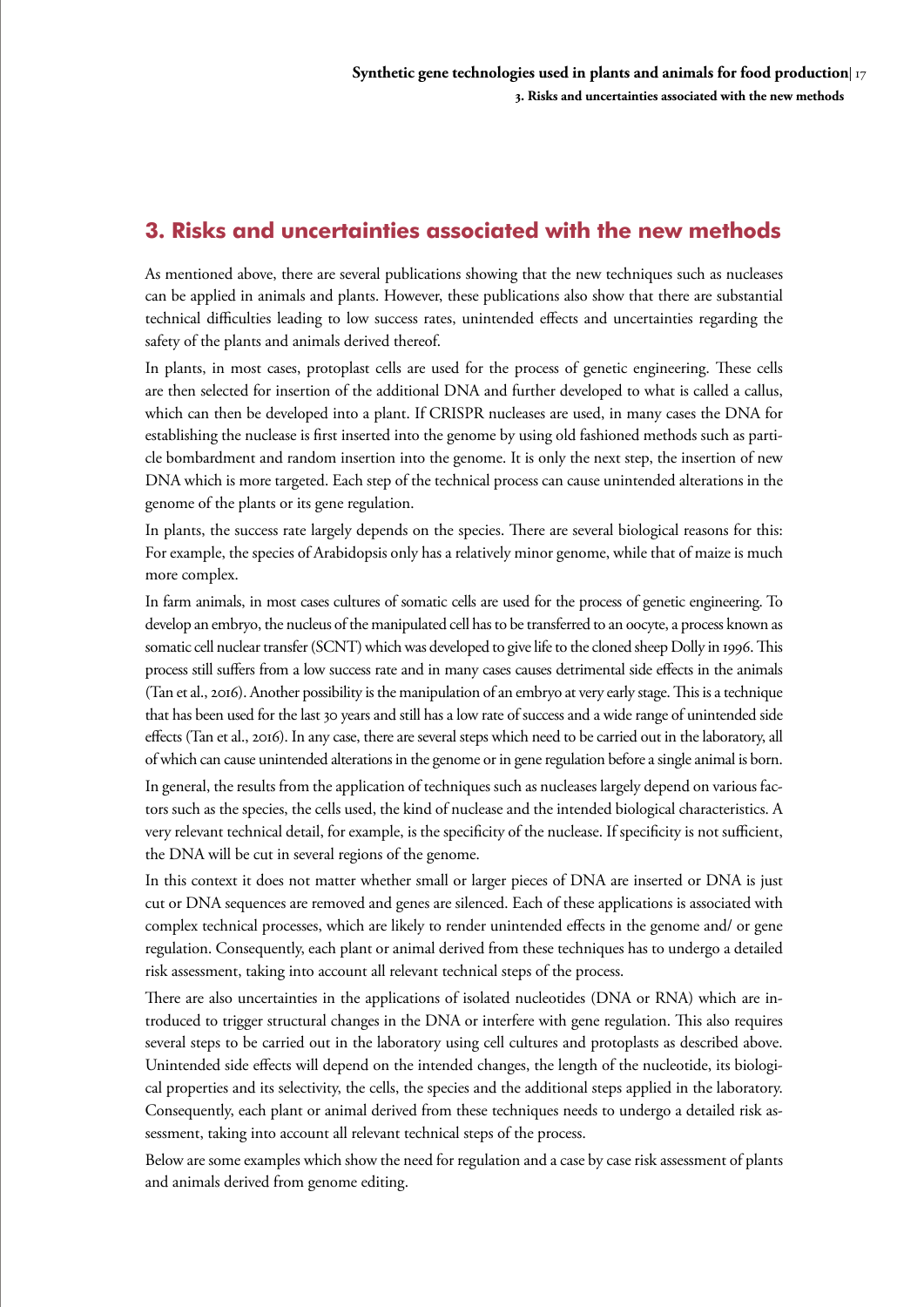<span id="page-17-0"></span>

## **3.1 Cibus oilseed rape**

For a period of several months, starting in mid-2014, the US company, Cibus, had a confidential exchange of emails with the German Federal Office of Consumer Protection and Food Safety (BVL) about its oilseed rape derived from introduction of oligonucleotides. The company wanted permission to release its oilseed rape without the need for detailed risk assessment and was apparently looking for support from an authority sympathetic to its cause. Indeed, the German authority did agree with Cibus that no risk assessment would be needed because they did not consider this plant as derived from process of genetic engineering.7 However, the process by which the authority came to this conclusion is full of surprising details.

The email correspondence between the BVL and industry was published by civil society organisations in 2015, and shows that the German authorities - before stating that no risk assessment would be necessary – did, in fact, carry out some kind of basic risk assessment and forwarded detailed questions to the company.<sup>8</sup> For example, the authority requested molecular data about the intended or unintended changes in the genome and the plant composition. The data then provided by Cibus showed some significant changes in the plant components (which were not investigated further). Further, the documents show that Cibus did acknowledge that the mechanisms they used to change the plant DNA were not fully understood in detail.

If plants and animals produced by using oligonucleotides were to be exempted from EU regulation, it would not be mandatory to provide any data to the authorities prior to the plants being introduced to the market, and they could be grown without restriction. Consequently, companies could hide all relevant information from the public and prevent any independent risk assessment.

Further, with regard to regulatory aspects, it also has to be taken into account that the single steps meant to induce small changes can be applied several times in the same organism. Moreover, plants and animals showing single or several genetic changes can be crossed with each other. These plants or animals might completely escape the scrutiny of the regulatory bodies if Directive 2011/18 is not applied in a coherent manner.



### **3.2 DuPont soybeans**

As a recent publication shows (Li et al., 2016), DuPont is trying to produce genetically engineered soybeans with the help of nucleases CRISPR-Cas developed by the University of California. In this case, two sites in the genome were targeted to investigate the selectivity of the CRISPR-Cas nuclease. For testing purposes, the aim was to insert an antibiotic resistance marker gene at the two target sites.

To create the soybeans, in a **first step** protoplasts were bombarded with DNA to insert the DNA sequence for the production of the nuclease (the enzyme Cas 9 plus guide RNA) in the genome of the soybeans. Thus, the starting point of the process is a transgenic plant created by random insertion via particle bombardment. Consequently, the cells, callus and plants derived from this process showed numerous unintended changes in the genome such as extra copies of randomly integrated DNA needed for producing the nuclease.

<sup>7</sup> www.testbiotech.org/en/node/1176

<sup>8</sup> www.testbiotech.org/en/node/1414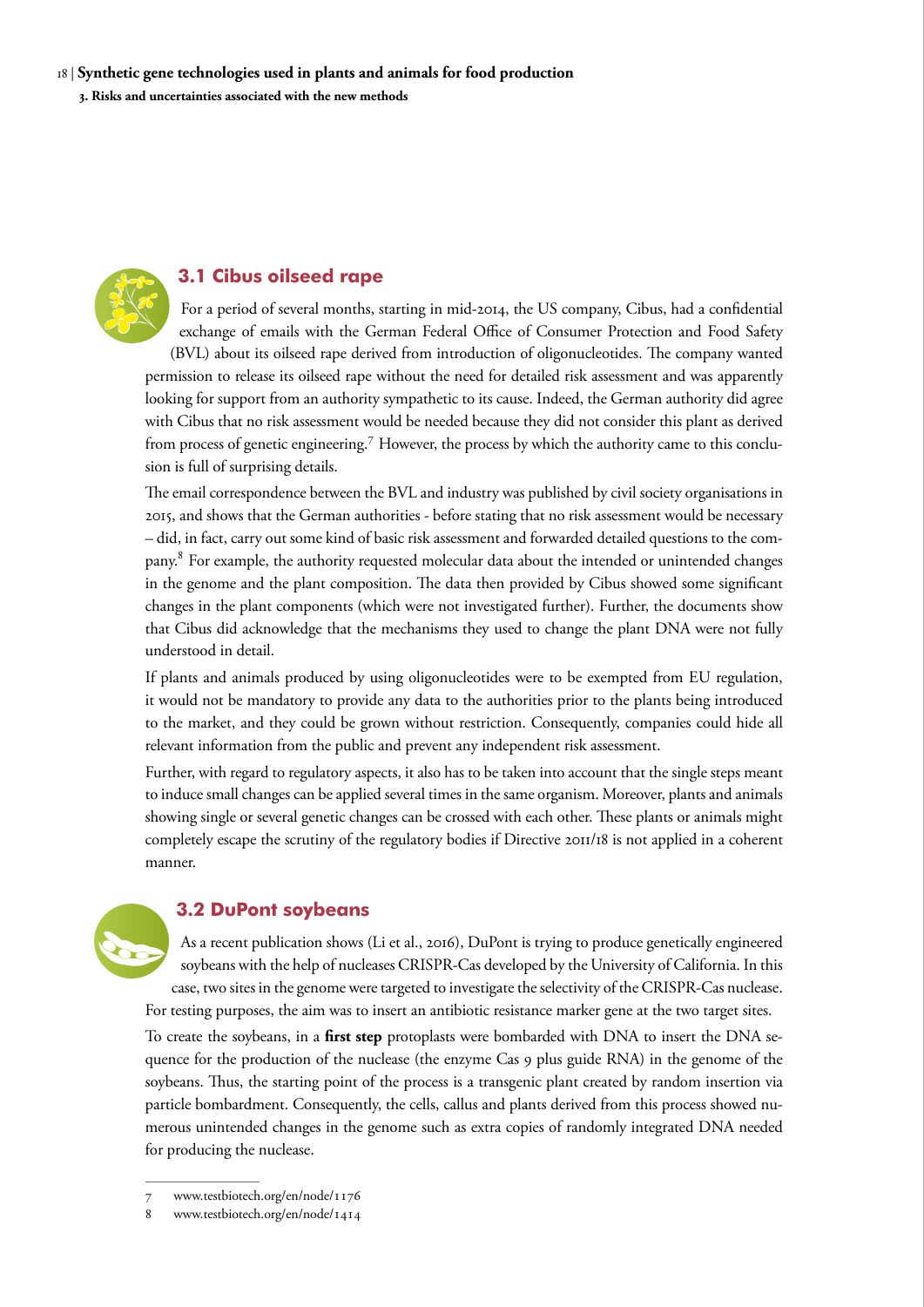In a **second step**, the plant cells were expected to produce the enzyme Cas9 to target the defined region in the genome. The two target sites were expected to be cut, resulting in break of the DNA followed by repair mechanisms organised by the cells. In addition, the DNA construct containing the antibiotic resistance marker gene was to be inserted. This second step was also accompanied by random effects and gave rise to many unintended effects:

- > There were substantial differences in the success rate of the targeted sites: One site showed an overall rate of DNA breaks of around 76 percent, the other around 60 percent.
- > Around half of the targeted sites showed a break in the two strands, in the other half, just one strand of DNA was cut.
- › The deletions observed in the targeted sites varied in length, some of them showing additional unintended insertions of DNA.
- › The DNA construct with the antibiotic resistance marker gene was found to be inserted however, in many cases several copies of the construct were inserted.
- › In most cases the DNA of the nuclease was unintentionally co-integrated at the targeted sites.
- › Further scrutiny revealed a substantial number of cells with insertions of the additional DNA in other regions of the genome.
- › Surprisingly, only a small number of the callus derived from the genetically engineered cells contained the DNA construct as expected. In addition, many of the plants regenerated from the same callus, contained different variations of the targeted sites.
- > A small number of plants was finally derived. Most of them revealed unintended changes in the structure of the DNA at the targeted site.
- > Further analysis of a few plants that seemed to be successfully transformed revealed that they all contained randomly integrated extra DNA.

In a **third step**, some of the resulting soybeans were crossed further to segregate plants with the intended additional DNA (the antibiotic resistance marker gene) from those with the unintended DNA (the DNA for producing the nuclease). This attempt only was successful in a very small number plants carrying one of the two targeted sites. These remaining plants, were not investigated to determine the overall number of unintended changes in the genome.

In the article, the previous methods are described as suffering from "random gene integration, endogenous gene interruption, multiple gene copies, and often unpredictable gene expression. Hundreds of events must be screened to identify a single copy-integrated gene that does not interrupt any endogenous gene." (Li et al., 2006)

But, in comparison, this example for the application of nuclease CRISPR-Cas in soybeans does not seem to represent a major technical breakthrough. In any case, in the context of risk assessment, each technical step of this process has to be taken into account to assess risks and conclude on safety of the final product.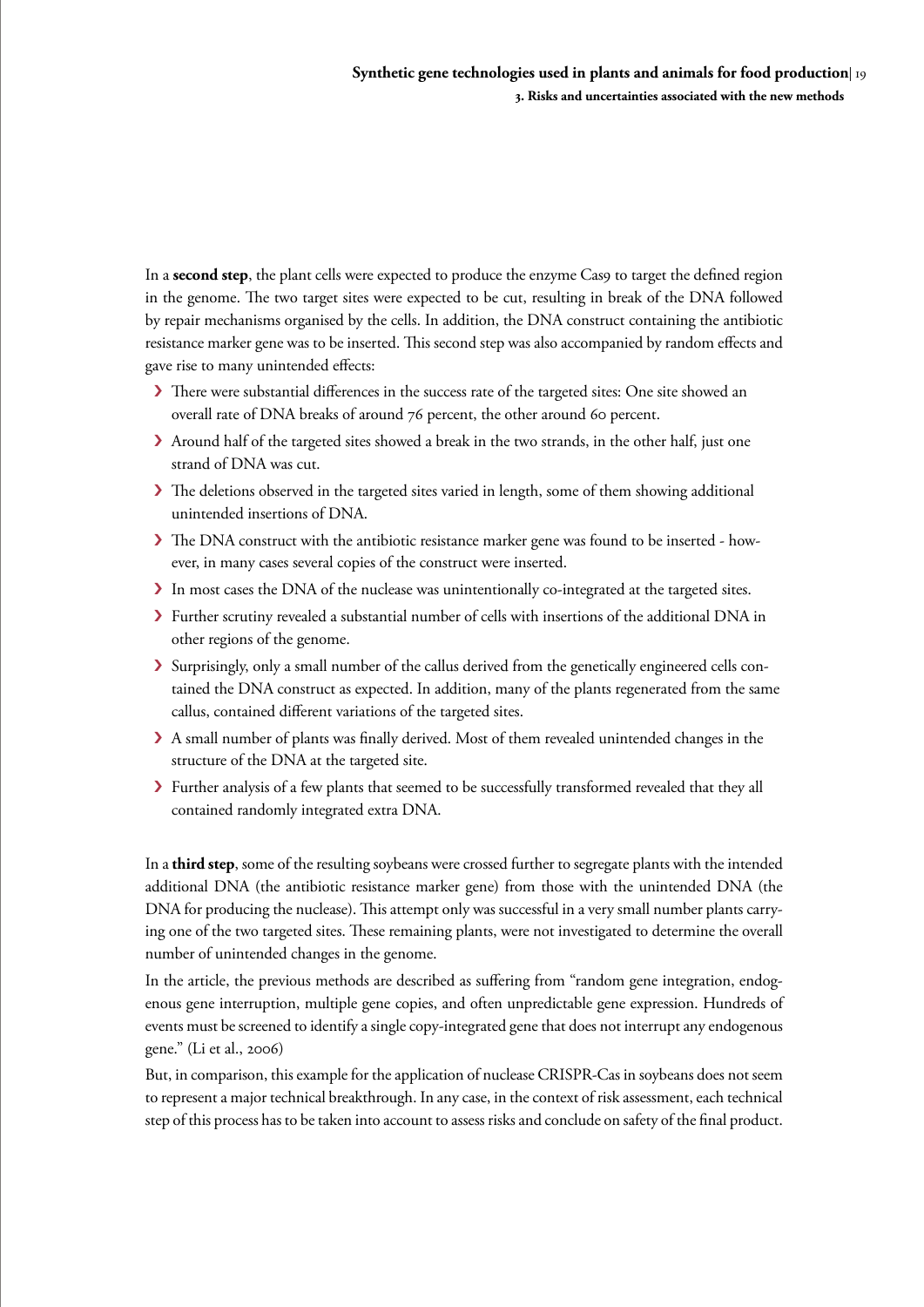#### <span id="page-19-0"></span>20 | **Synthetic gene technologies used in plants and animals for food production 3. Risks and uncertainties associated with the new methods**

## **3.3. Genetically engineered animals**

There are several projects currently investigating the use of the new techniques - also in regard to animals used for agriculture and food production. There are also examples showing that applications such as the usage of nucleases can render detrimental effects in the genome:

> For example, Semaan et al (2015) reported on pig embryos which were severely damaged by application of nucleases. The experiments were conducted to remove DNA from the pigs' genome originating from viruses. Other publications report on the use of nucleases to enhance the growth of muscle in cattle and sheep (Proudfoot et al.,

2015) or pigs (Cyranoski, 2015). In these cases, the application of the nucleases aims to destroy the function of a gene which controls growth in muscles. Similar mutations occur in nature causing oversized muscles in cattle that leads to severe problems during calving. As the publication shows, the applications led to substantial side effects, most animals did not survive. Despite the application of the new methods, the results were hardly predictable and the success rate low. According to Proudfoot et al (2015), in cattle only one single bull survived, which did indeed show a higher muscle growth rate. But it remained a matter of discussion which of the several (intended and unintended) changes in the genome was responsible for this effect.

To summarise these and other similar findings, the outcome of nuclease applications in the genome of mammals is dependent on several details such as the specificity of the targeted sites, the type of nucleases, the amount of nucleases introduced into the cells, the methods chosen to introduce them into the cells, the type of cells, the function of the targeted and / or the inserted gene. According to O´Geen et al (2015), there is no basis for stating that nucleases in general can be regarded as being more targeted and precise than previous methods. Therefore, the side effects and risks have to be assessed in each case.

Other examples show detrimental effects caused by RNAi: For example, Jabed et al. (2012) wanted to produce genetically engineered cows that would produce milk with a reduced content of betalacto-globulin (BLG). This protein is known to cause allergies. In a first step, somatic cell cultures were used to introduce the DNA necessary to produce the relevant miRNA that is intended to interfere with protein production and reduce the content of BLG. From these cells, 57 embryos were cloned, but only a single calf was born with the desired genetic information. This calf (called 'Daisy') not only showed a much lower content in beta-lacto-globulin in its milk, but also a general change in the composition of all proteins:

*"A more detailed analysis of the milk produced by the transgenic calf demonstrated that this change in BLG also affected the levels of all other milk proteins, revealing an intricate balance of milk proteins synthesis."*

It remains doubtful whether milk with such a change in its composition would be suitable for human or animal consumption at all. Further, Daisy does not have a tail. Whether the loss of the tail was due to disturbance of epigenetic mechanisms or the genetic manipulation could not be determined.

There are some specific health risks that go along with this application: It is known that miRNA can pass the gut and enter the blood stream and could then also interfere with cell regulation at the stage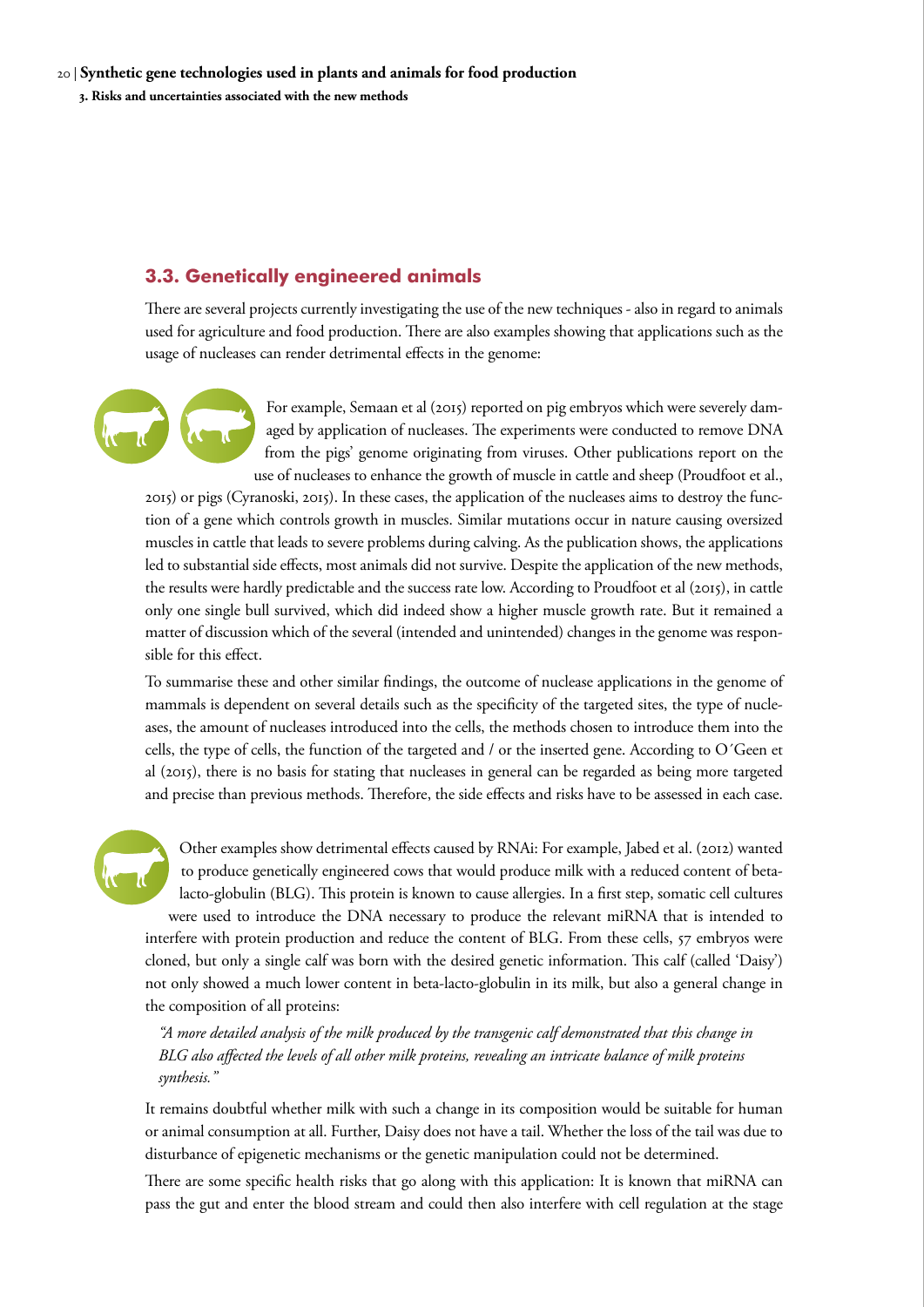<span id="page-20-0"></span>of consumption. It is not unlikely that the artificial miRNA produced in the cows might also be found in the milk in which it case would be consumed together with the milk. Therefore, this is a further risk emerging from the process of genetic manipulation that would require detailed investigation of its impact on human health.

There are more examples showing the uncertainties and risks associated with the application of gene editing in animals used for food production (Then, 2016). It is important to be aware of the plans of companies such as Recombinetics to perform multiple genetic manipulations in the animals (Then, 2016), which also would render multiple side effects and risks to humans, animals and the environment.

## **3.4. Engineering native populations**

As explained above, it is possible to insert the DNA which produces the nuclease CRISPR-Cas into the genome permanently so it will continue to be active in the following generations. This application can be used to establish so-called gene drives. For example, CRISPR-Cas nuclease was inserted in flies enabling a newly inserted DNA to be copied from one chromosome to its partner in every generation. Consequently, the genetic conditions will be homozygous in every generation and speed through a population exponentially faster than normal ('gene drive'). Synthetic DNA therefore could spread through a large native population within a relatively short period of time (Esvelt et al., 2014, Gantz & Bier, 2015).

There are already plans to release genetically engineered insects to eradicate pest insects in agriculture (for overview see: Bauer-Panskus et al, 2015). There are also already patent applications filed by Dow Agro-Sciences to engineer weed populations to make them more susceptible to herbicides. If these organisms were to be released, the spread of the artificial DNA would not stop at national borders nor could it be kept out of fields with organic agriculture.

Thus, it is not surprising that these applications are fuelling a fiercely controversial debate amongst scientists (Ledford, 2015). The need for new regulation was explicitly addressed in an editorial in Nature magazine of 6 August 2015.9

*"What is new is the advent of CRISPR. This adds an extra dimension to the debate, because it makes gene drives much easier to create and could dramatically accelerate the timeline for a potential release — accidental or intentional. Researchers and funding agencies should take note, and efforts to understand the ecological consequences of a gene drive should be made an urgent priority. Regulators and the wider world need to keep pace with the rapid development of CRISPR technology, and there is little time to waste."* 

<sup>9</sup> http://www.nature.com/news/driving-test-1.18118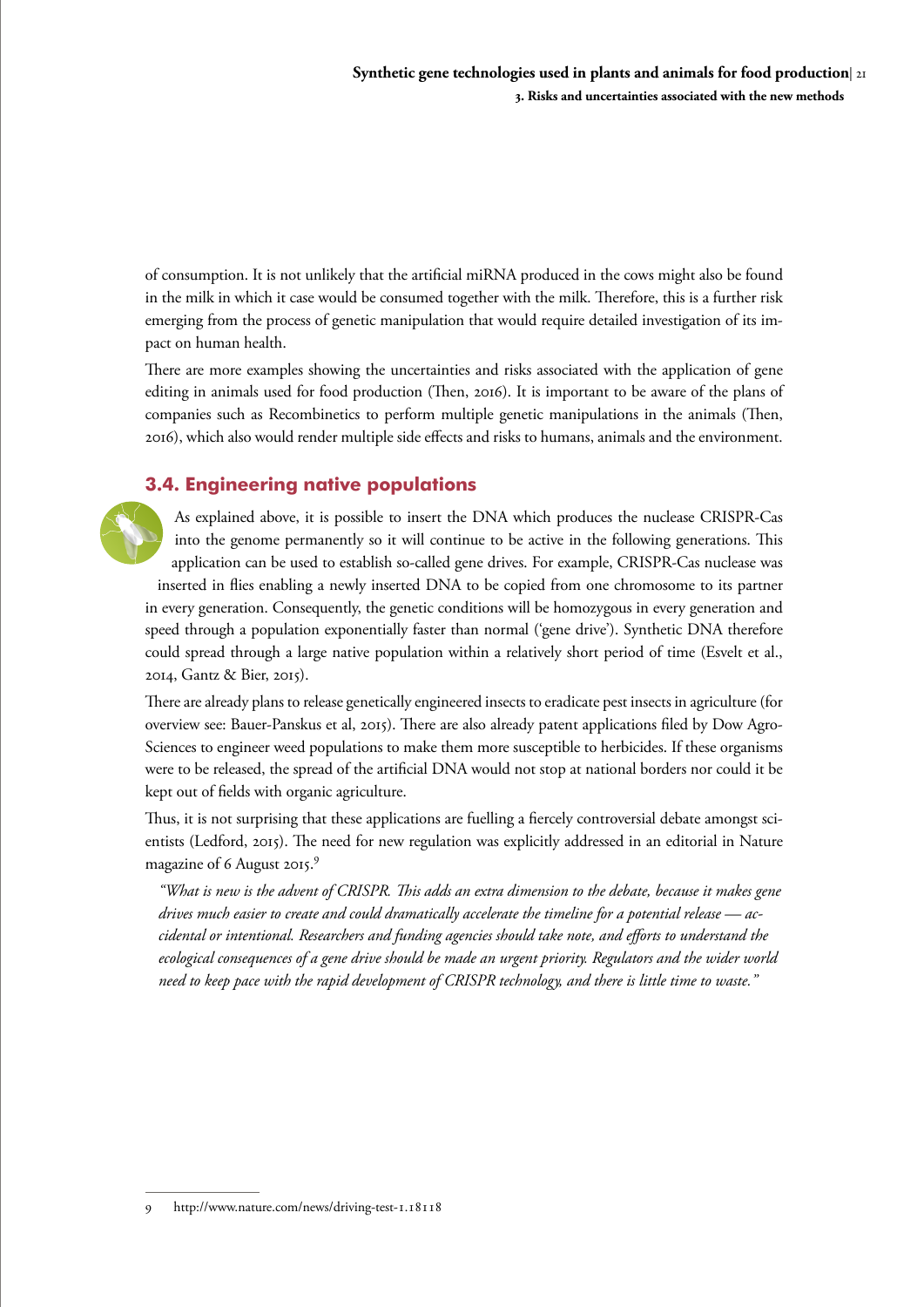<span id="page-21-0"></span>22 | **Synthetic gene technologies used in plants and animals for food production 4. Regulatory needs** 

## **4. Regulatory needs**

Within the last few years, industry and interested stakeholders have started several initiatives demanding that the EU Commission and the authorities of EU Member States exempt the techniques used for gene editing from EU regulation 2001/18 (CEO, 2t016). The position of DuPont is made explicit in an article published in 2016 (Grushkin, 2016):

*"Companies like DuPont hope regulators will view CRISPR no differently than conventional breeding as there is no foreign DNA involved. 'We see it as a breeding technology. With CRISPR the outcomes are the same as you would get from mutagenesis and conventional breeding,' (…)."*

In the US, several plants produced by companies such as Cibus, Dow AgroSciences, Cellectis and Agrivida have already been exempted from regulation (Grushkin, 2016; Camacho et al., 2014).

From a legal perspective, there is no doubt that the techniques used in gene editing are subject to regulation in Directive 2001/18. As has been pointed out in two legal dossiers (Kraemer, 2015; Spranger, 2015), Directive 2001/18 covers all processes where human intervention leads to the insertion of new material into a cell. Only those processes which in 2001 were thought to have a long safety record at the time when the Directive in 2001 was adopted, are exempted. The Directive clearly follows a process-oriented approach and restricts regulation to specific properties of derived products. Further, the precautionary principle was given prominence in the Directive. Thus, if there are any doubts at all about whether a new technique falls under Directive 2001/18 or not, it has to be subjected to the regulation.

As shown in the examples in chapter four, there are many uncertainties and risks associated with the application of the new technologies. So, if plants or animals were to be introduced into the market, the precautionary principle would be the most important approach in dealing with these organisms.

In general, the introduction of synthetic gene technologies makes the need for regulatory action more pressing than ever. In regard to the protection of biodiversity, it can be expected that the number of technically derived organisms being released into the environment within the next few years could increase dramatically. Therefore, the likelihood of negative consequences will also increase - not only stochastically.

It is not possible to assess the risks of these organisms in a way that we can reliably conclude upon longterm safety, especially if there is no spatio-temporal control. And we are not aware of an internationally binding framework that could be used to impose a ban on the release of organisms derived from genetic engineering if spatio-temporal control cannot be established. Such international regulation is urgently required: For example, in the case of a fly inheriting a gene drive, regulatory frameworks of concerned countries could, based on available evidence and/or plausibility, come to decisions that might diverge from country to country – whilst the flies with the gene drive could just simply move across borders.

Thus, within the EU, the precautionary principle has to be substantially strengthened. As shown by the examples above, risk assessment cannot be reduced to the known properties of the final organisms, but has to take the process that was used for its production into account. If the process is ignored, it will be impossible to ask the right questions and develop adequate hypotheses for the process of risk assessment. Interestingly, even experts in favour of the new technologies being introduced into agriculture are aware of regulatory needs in this field. In a commentary published in Nature Biotechnology in 2016 (Huang et al., 2016) the authors suggest – similarly to DuPont – treating plants derived from genome editing just like conventional breeds: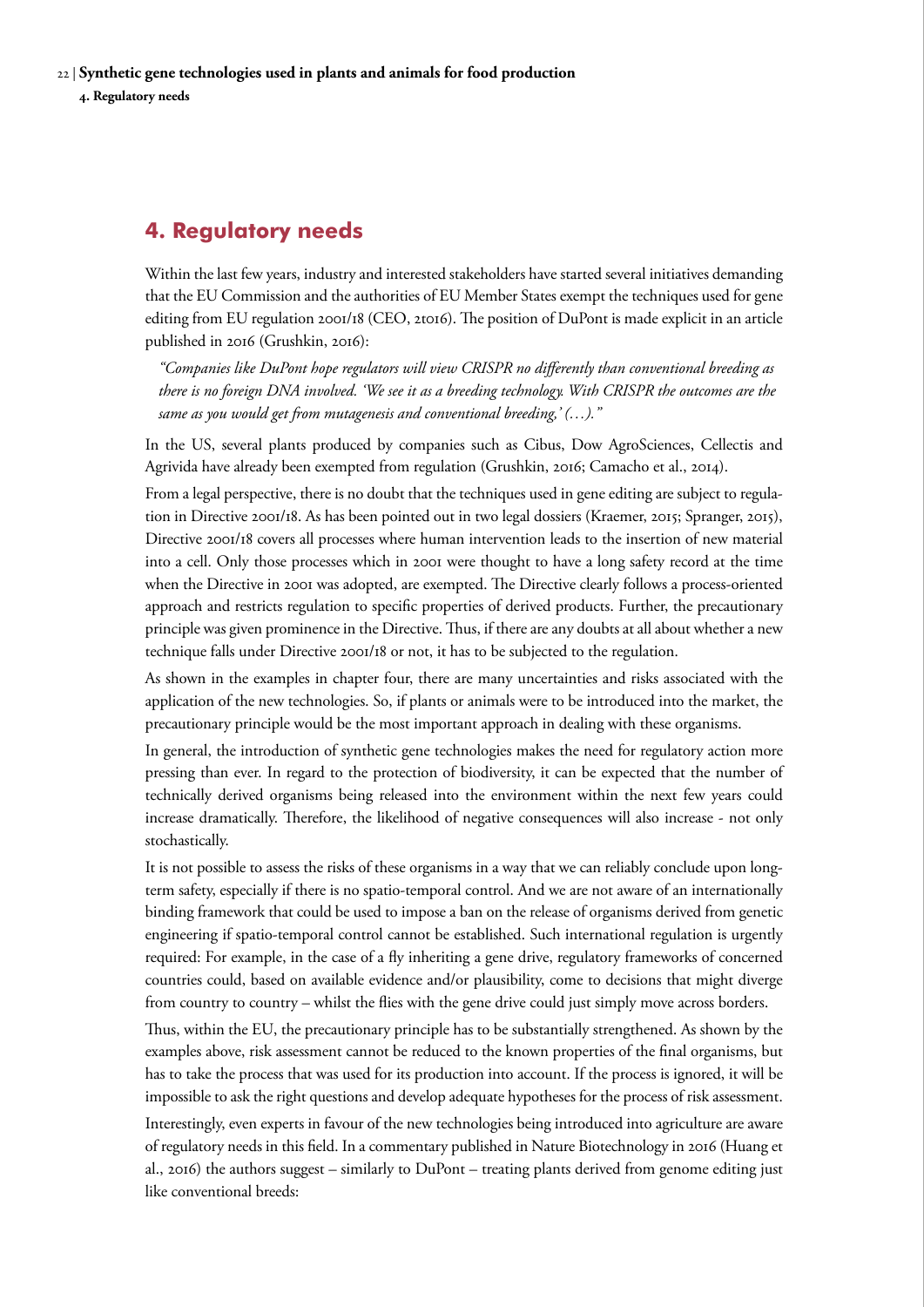*"Because such genetic stocks could in principle - although generally not in praxis - be generated by conventional breeding or random mutagenesis, they should be considered the same as those used in conventional breeding, which are not regulated."* 

Nevertheless, they also propose a list steps for risk assessment that are currently not used in conventional breeding. In essence, the approach suggested in the commentary is to

- › minimise the risk of escape of the respective organisms from laboratories and fields during the research and development phase;
- › demonstrate the absence of foreign sequences, if genome engineering proteins were introduced as DNA construct;
- › document DNA sequence changes at the target sites;
- › ensure that the primarily targeted site did not suffer unintended secondary editing events, and consider the consequences of potential off-target events on the basis of available reference genome information and whole-genome resequencing technologies.

Looking at these suggestions, it appears that most of the information requested would also be requested under current risk assessment as performed by EFSA. The outcome of the assessment of these data would then frame further steps to be investigated in order to come to conclusions.

Compared to current regulatory system, the most striking difference in the proposal made by Huang et al. (2016) was that they would restrict labelling and transparency to the level of seed registration. Following the authors' advice would require a change of EU legislation, not only limiting risk assessment to a few very basic steps, but also scrapping existing legislation in regard to transparency and labelling. This is relevant on many levels such as consumer choice and protection of organic agriculture.

It should be noted that such a change in the EU framework would fit perfectly into the regulations planned under the free trade agreement of CETA and TTIP. Thus, it seems this proposal (Huang et al., 2016) is presented using scientific language, but is largely influenced by political and economic considerations.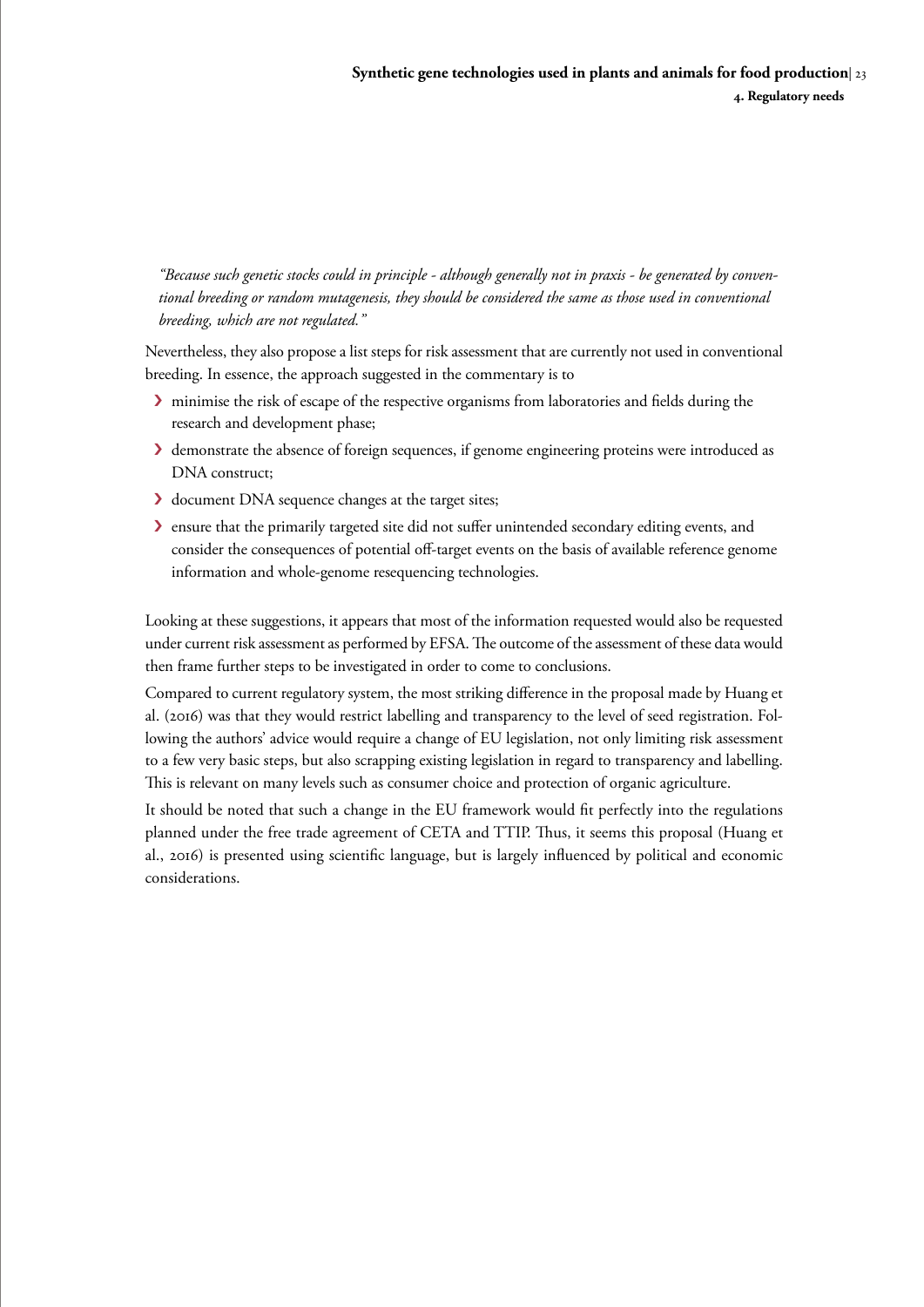## <span id="page-23-0"></span>**5. Some conclusions and recommendations**

As shown in this overview, current developments in using gene editing in plants and animals for food production, is largely driven by patents. Future developments will be greatly influenced by the interests of the so-called seed giants. Introduction of these plants and animals into agriculture will foster market concentration in plant and animal production.

Further, there is no doubt that the bigger companies are the ones that will dominate the markets, the strategies of research, innovation and product development. This development will impact traditional breeders, farmers, food producers and also consumers.

In regard to risk regulation, it is shown that gene-editing can lead to a wide range of off-target effects. These unintended effects might in some cases be the cause of risks and hazards. Therefore, there has to be case-specific risk assessment. In this context, it is not decisive whether new DNA is inserted or parts of the original DNA are removed or the activity of the natural genes are changed by epigenetic effects without changing the structure of the genome. For example, the native DNA from organisms might even be replaced to a great extent by synthetic DNA without obvious changes. There is no doubt that these applications also raise a range of uncertainties and risks that need to be assessed, taking into account the process for their production.

Further, with regard to regulatory aspects, it also has to be taken into account that the single steps meant to induce small changes can be applied several times in same organism. This can lead to much more extensive changes in the genome. Moreover, plants and animals showing single or several genetic changes can be crossed with each other. In addition, all the different techniques could possibly be used in combination. So, if the single steps are exempt from EU regulation then how can the final varieties of the modified organisms be assessed? These plants and animals might completely escape the scrutiny of the regulatory bodies.

To assess the actual risks it is necessary to know which techniques were applied for which purposes. The relevant data have to be collected systematically and assessed independently. If these techniques are exempted from regulation, the relevant data will be kept as confidential business information. In this case, neither independent scientists nor the authorities will be able to access the data in a way that will enable them to obtain a sufficient overview of the specific techniques, the relevant traits and the associated risks. In the light of these findings, the following recommendations should be used as further guidance. We recommend:

- › exemption from patentability of plants and animals used in agriculture and food production
- › that plants and animals derived from gene-editing are subject to EU regulations in Directive 2001/18
- › agreement on an international framework for a general ban on genetically engineered organisms that cannot be controlled in their spatio-temporal dimension
- If the strengthening the precautionary principle.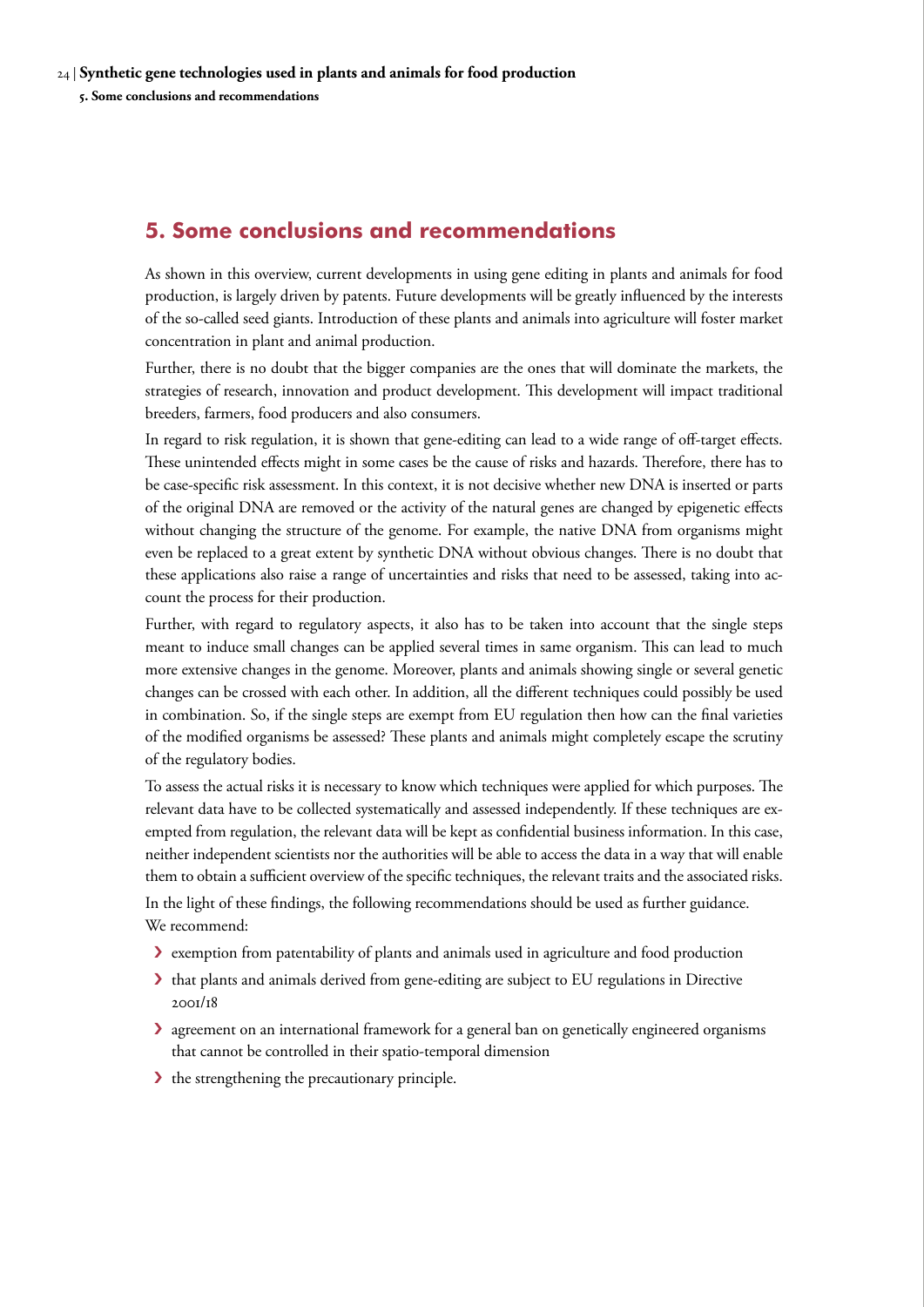# <span id="page-24-0"></span>**References**

- **Annaluru N., et al,** (2014) Total Synthesis of a Functional Designer Eukaryotic Chromosome, [www.sciencemag.org/content/early/2014/03/26/science.1249252.abstract](http://www.sciencemag.org/content/early/2014/03/26/science.1249252.abstract)
- **Baker, M.** (2014), Gene editing at CRISPR speed, Nature Biotechnology, Vol. 32, 4: 309-312
- **Bauer-Panskus, A., Hamberger, S., Schumm, M., Then, C.** (2015) Escape of genetically engineered organisms and unintentional transboundary movements: Overview of recent and upcoming cases and the new risks from SynBio organisms, [www.testbiotech.org/en/node/1339](http://www.testbiotech.org/en/node/1339)
- **Bortesi, L. & Fischer, R.** (2014) The CRISPR/Cas9 system for plant genome editing and beyond, Biotechnol Adv (2014),<http://dx.doi.org/10.1016/j.biotechadv.2014.12.006>
- **Camacho, A., Van Deynze, A., Chi-Ham, C., Bennett, A. B.** (2014) Genetically engineered crops that fly under the US regulatory radar, nature biotechnology volume 32, 11: 1087-1091
- **Carr, P. A., Wang, H. H., Sterling, B., Isaacs, F. J., Lajoie, M. J., Xu, G., Church, G. M., Jacobson, J. M.**  (2012) Enhanced multiplex genome engineering through co-operative oligonucleotide co-selection, Nucleic Acids Research, 2012, Vol. 40, No. 17, doi:10.1093/nar/gks455
- **CEO, Corporate Europe Observatory** (2016) Biotech lobby's push for new GMOs to escape regulation, <http://corporateeurope.org/food-and-agriculture/2016/02/biotech-lobby-push-new-gmos-escape-regulation>
- **Chu, C. C., Sun, W., Spencer, J. L., Pittendrigh, B. R., Seufferheld, M. J.,** (2014) Differential effects of RNAi treatments on field populations of the western corn rootworm, Pesticide Biochemistry and Physiology, online 27 February 2014
- **Church, G., Regis, E.** (2012) Regenesis, how synthetic biology will reinvent nature and ourselves, Basis Books, New York
- **Cyranoski, D.** (2015) Super-muscly pigs created by small genetic tweak, Researchers hope the genetically engineered animals will speed past regulators, Nature, 523: 13-14.
- **Esvelt, K. M., Smidler, A.L., Catteruccia, F., Church, G. M.** (2014) Concerning RNA-guided gene drives for the alteration of wild populations, eLife 2014;3:e03401. DOI: 10.7554/eLife.03401
- **Gantz, V. M., & Bier, E.** (2015). The mutagenic chain reaction: A method for converting heterozygous to homozygous mutations. Science, 348(6233): 442-444. [www.sciencemag.org/content/348/6233/442.short](http://www.sciencemag.org/content/348/6233/442.short)
- **Gibson, D. G., Glass, J. I., Lartigue, C., Noskov, V. N., Chuang, R. Y., Algire, M. A., Benders, G. A., Montague, M. G., Ma, L., Moodie, M. M., Merryman, C., Vashee, S., Krishnakumar, R., Garcia, N. A., Pfannkoch, C. A., Denisova, E. A., Young, L., Qi, Z. Q., Segall-Shapiro, T. H., Calvey, C. H., Parmar, P. P., Hutchison, C. A., Smith, H. O., Venter, J. C.** (2010). Creation of a Bacterial Cell Controlled by a Chemically Synthesized Genome, Science DOI: 10.1126/science.1190719
- **Grushkin, D.** (2016) DuPont in CRISPR-Cas patent land grab, Nature Biotechnology, Vol 34, 1: 13
- **Jabed, A., Wagner, S., McCracken, J., Wells, D.N., Laible, G.** (2012) Targeted microRNA expression in dairy cattle directs production of ß-lactoglobulin-free, high-casein milk. Proceedings of the National Academy of Sciences, 109(42): 16811-16816.
- **Hai, T., Teng, F., Guo, R., Li, W., Zhou, Q.** (2014) One-step generation of knockout pigs by zygote injection of CRISPR/Cas system, Cell Research, advanced online publication 31 January 2014; doi:10.1038/cr.2014.11
- **Han, H., Ma, Y., Wang, T., Lian, L., Tian, X., Hu, R., Deng, S., Li, K., Wang, F., Li, N., Liu, G., Zhao, Y., Lian, Z.** (2014) One-step generation of myostatin gene knockout sheep via the CRISPR/Cas9 system, Cell Research (2014) :1-4